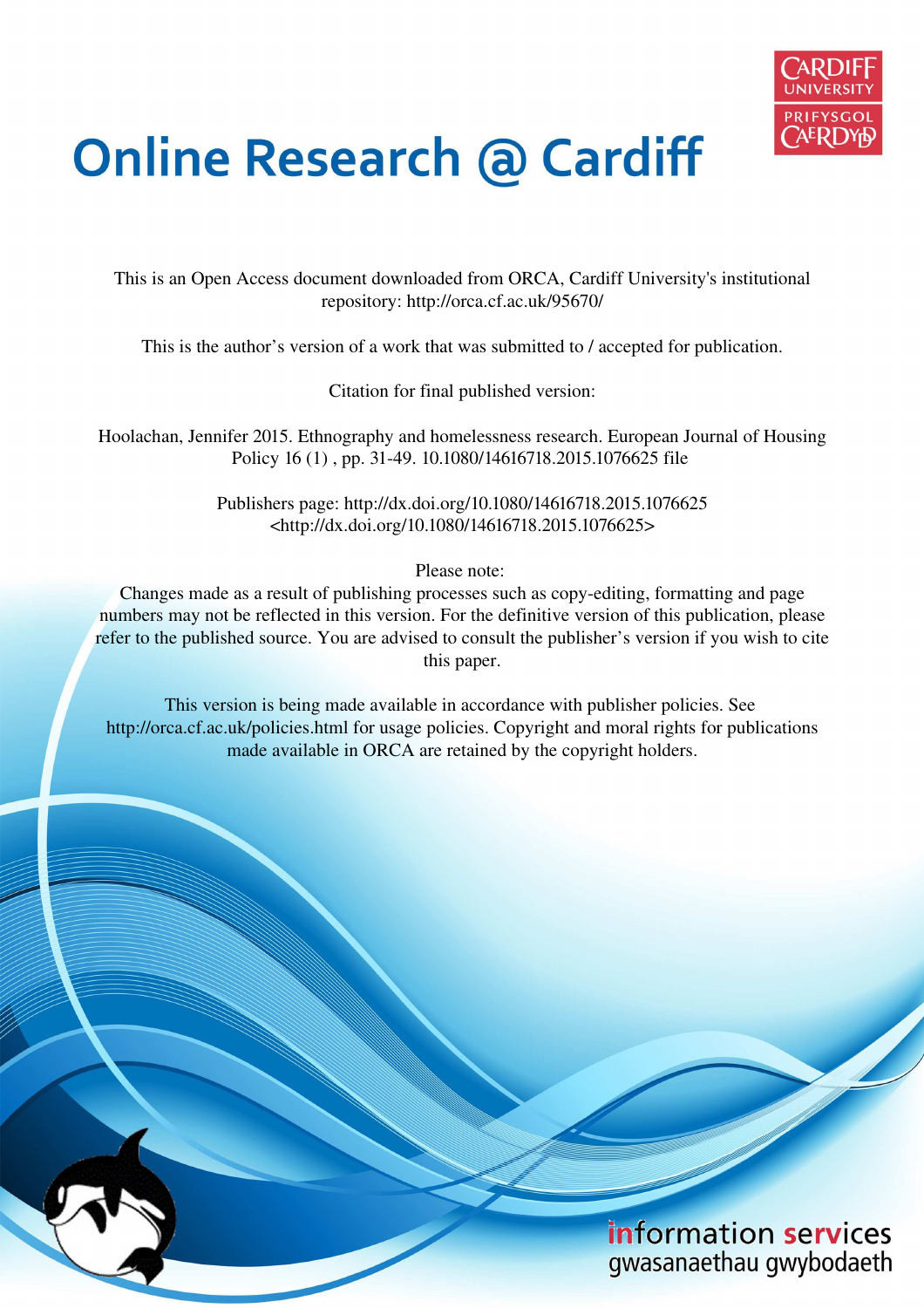# **THIS IS AUTHORS' COPY OF THE MANUSCRIPT.**

# **Ethnography and Homelessness Research**

# **Submitted to International Journal of Housing Policy on 5th July 2015**

*J.E. Hoolachan<sup>a</sup>*

<sup>a</sup>School of Applied Social Science, University of Stirling, Stirling, FK9 4LA Scotland

01786 46 7701 [j.e.hoolachan@stir.ac.uk](mailto:j.e.hoolachan@stir.ac.uk) 

### **Acknowledgements**

The project concerning the substance use of young, homeless people in Scotland was funded by the Economic and Social Research Council (ESRC). Many thanks go to Dr Sarah Johnsen, Professor Isobel Anderson and Dr Ruth Emond for commenting on early drafts of this paper. Also thank you to Professor Richard Ronald and the two anonymous reviewers for their helpful suggestions.

## **Disclosure Statement**

The author is not aware of any conflicts of interest concerning this work.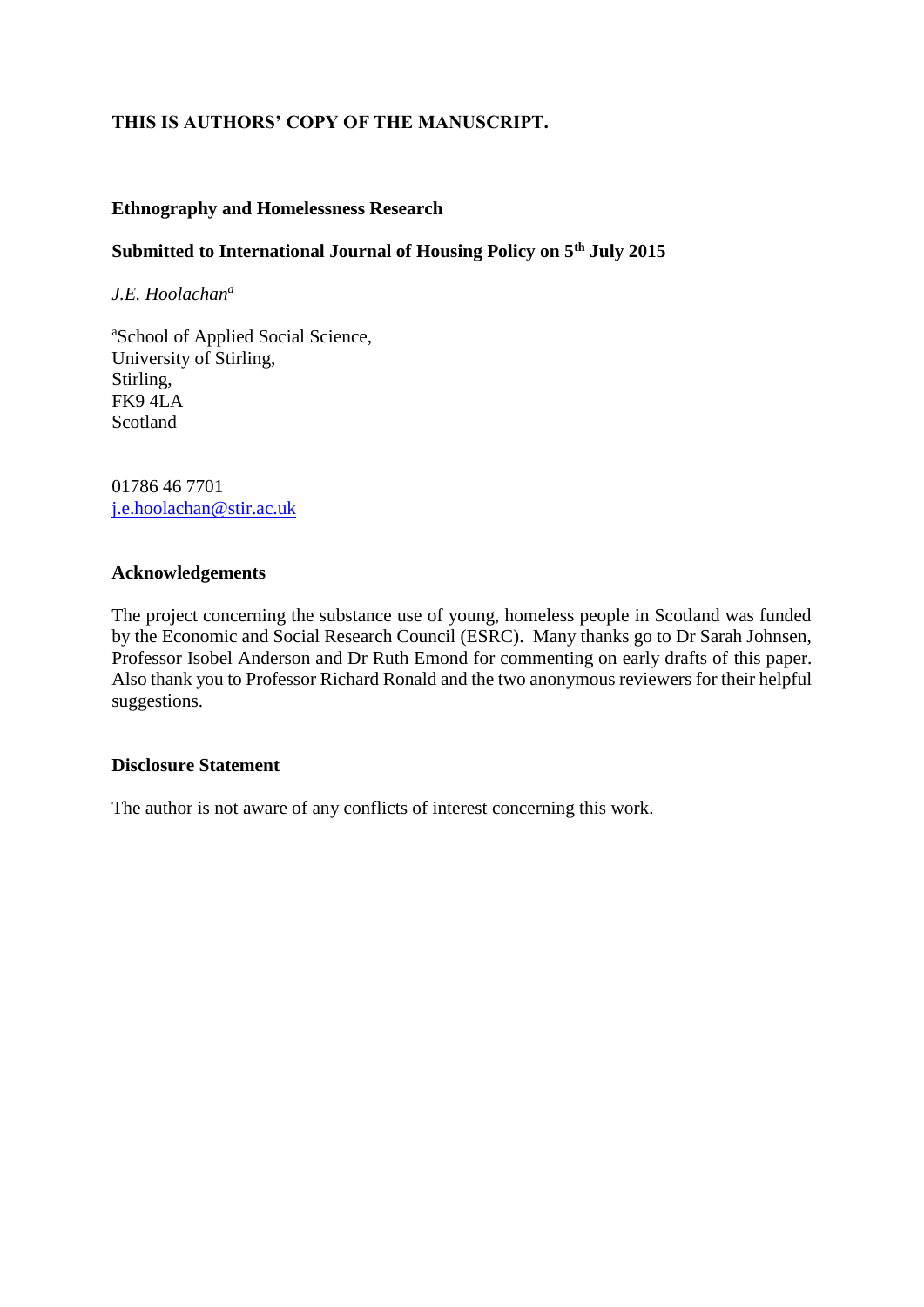# **Ethnography and Homelessness Research**

## **Abstract**

Papers dedicated solely to research methods are rare within housing studies. This is despite the importance of ensuring methodological rigour within studies that may go on to influence further research, practice and policy. Likewise ethnographic housing research is relatively uncommon even though this approach captures data at a greater level of depth than other methods. Building upon the work of prominent housing researchers who advocate the use of ethnography, this paper highlights the benefits of this approach for housing and homelessness studies, as well as discussing some of its challenges.

An overview of ethnography is given to outline its origins; theoretical influences; benefits and challenges in relation to homelessness research. A study that focused on the drug and alcohol behaviours of young, homeless people in Scotland is then introduced. Drawing on this study, a reflexive account of researcher bias and self-disclosure is presented along with consideration of the processes involved in building trust and obtaining informed consent in ethnography. The paper argues that it is useful to consider method within housing research and that ethnography is a valuable approach, particularly in a time where there is growing interest in the lived experiences of people in relation to housing.

**Keywords:** ethnography; housing; homeless; method; qualitative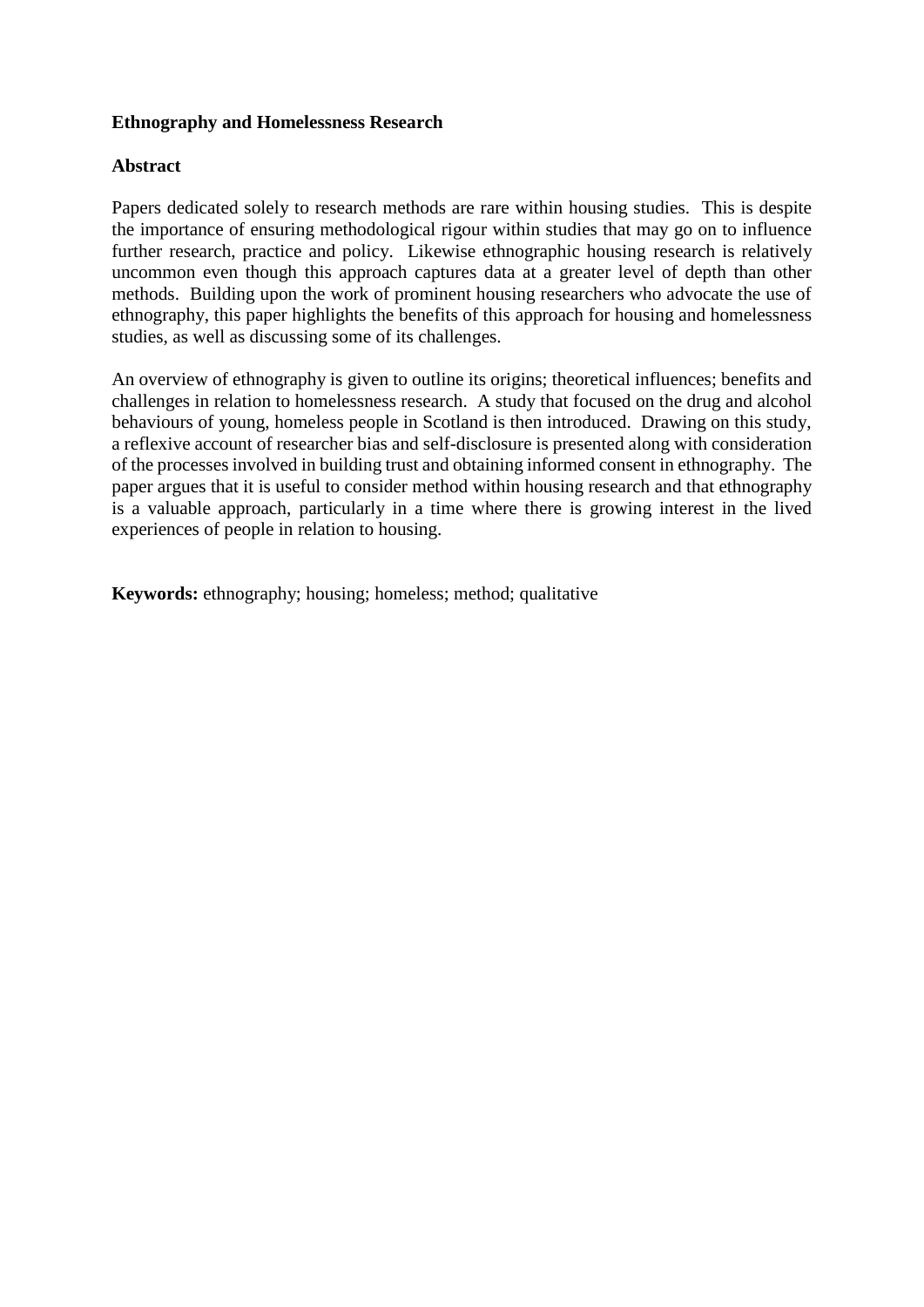## **Introduction**

Housing has a history of being approached from a wide range of disciplines, yet papers that focus on research methods are relatively uncommon in housing journals. Where such papers have been published, they have usually concerned quantitative methods and statistical models (Dodgson and Topham, 1990; Furbey and Goodchild, 1986; Galster and Hedman, 2013; Kramer, Kronbichler and Van Welie, 2011; Mullins, 2006) although there are some notable exceptions (Jacobs, 2001; Goodchild, O'Flaherty and Ambrose, 2014). Method is at the core of research since it is the mechanism which transforms ideas, arguments, questions and hypotheses into tangible data. Whilst quantitative methods were historically preferred by policy makers; the value of qualitative research has become increasingly recognised over the past thirty years as it is useful for exploring and understanding policy issues (Ritchie and Spencer, 2002).

One implication of the minimal space given to method in housing research is that the benefits and drawbacks of using a particular method over others can be overlooked. Authors do often address the limitations of their work, typically at the end of a paper, however this also tends to be brief and written in the context of the particular findings. Therefore these discussions of limitations are limited in themselves given that space restrictions in journals lead authors to highlight only the most pertinent problems while omitting others. It is quite right that these limitations are highlighted but they may not fully explore the challenges and potential pitfalls associated with each method. Furthermore, the benefits of using a particular method can be understated or assumed. Consequently, the rigour of a study may be called into question if it is unclear as to why specific methodological decisions were made.

In light of these arguments, this paper examines the approach of ethnography and its application to one strand of housing research, namely homelessness. Twenty five years ago, Franklin (1990) made a similar endeavour in relation to homeownership. In his article, the author provided detail of the theories underpinning ethnographic research and he drew upon his own investigations of how people become homeowners to support his argument that there is great value in using this methodology. Over two decades later, building on Franklin's argument, Ronald (2011) made the case for using ethnography in comparative housing research as it is recognised that housing meanings and policies differ across countries and are shaped by specific cultures and practices.

Despite these prominent researchers advocating the use of ethnography in housing research, such studies remain relatively uncommon. Ethnography is not suitable for every project but its capacity to capture processes; to connect what people say with what they do; and to explore everyday lived experiences makes it a valuable tool. One way in which this approach can inform housing policy is in relation to the increasing focus on the constructed meanings of home in contrast to the economic and material aspects of housing (Easthope, 2004; 2014). Having a home can mean to have ontological security, privacy, constancy, routine, control and a secure base to construct identities (Dupuis and Thorns, 1996; Mallett, 2004; Parsell, 2012). By focusing on people's everyday lived experiences of home, messages can be derived as to the role of policy in facilitating the positive, and minimising the negative, aspects of home. For example, qualitative research has revealed the difficulties in creating a sense of home when living in private-rented accommodation which has policy implications for the ways in which tenancies are structured (Easthope, 2014; Smith, Albanese and Truder, 2014; McKee and Hoolachan, 2015). However, since home is conceived as both a feeling and a process which is enacted (Blunt and Dowling, 2006) conventional qualitative interviewing cannot capture the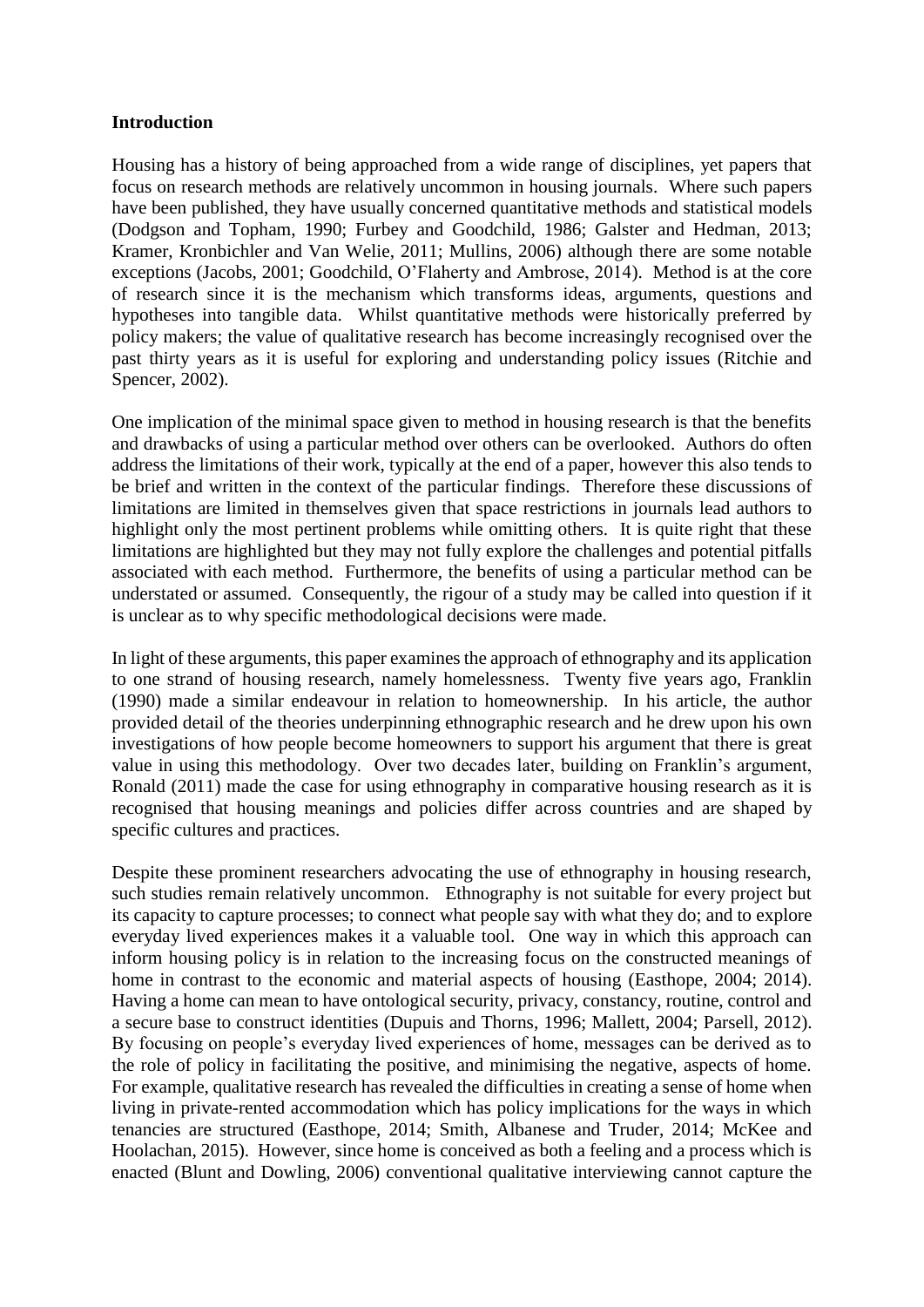'doing' of home; whereas combining interviews with participant-observation in an ethnographic study enables a more holistic picture of home to emerge. Studies of home which have used ethnography have explored how home is gendered (Gurney, 1997) and how domestic tasks are divided (Hochschild, 1989 in Blunt and Dowling, 2006). Therefore, for housing research, ethnography provides a means of exploring, in detail, people's actions and narratives and how these connect to broader social structures.

The aim of this paper is to draw attention to the benefits and challenges of ethnography with a particular focus another aspect of housing, namely homelessness. It should be noted that whilst Franklin (1990) provided substantial detail about the theoretical underpinnings of ethnography and Ronald (2011) highlighted how ethnography has been used within a broad range of housing-related projects, such detail in this paper has been scaled back in favour of exploring more of the practical issues of using this approach. The paper will begin with a short review of ethnography that includes discussion of its origins and links to theory. This is followed by considering some of the challenges and benefits which are illustrated by drawing upon examples of existing homelessness ethnographies. The second half of the paper turns to my doctoral research which involved an ethnographic study of substance use amongst young homeless people in Scotland. Whilst specific findings from this study are not presented in this paper, extracts from the field notes and research diary are used reflexively to illustrate some of the practical and ethical issues that have not been given substantial attention in the literature. Although this study was culturally specific, the messages that can be taken from it in relation to the value of ethnography are relevant to researchers internationally who may be considering using this approach in their own work.

# **Overview of ethnography**

Whilst ethnography usually involves conducting a study that employs two or more qualitative methods (typically participant-observation along with interviews and document analysis) to collect data in a particular context; it extends beyond this simple description as it also captures a philosophical and theoretical stance. Indeed, rather than being termed a research 'method' which is defined as a set of techniques used to collect data, ethnography is more accurately viewed as a methodological approach or strategy which has its own epistemological and ontological positions (Ronald, 2011; Skeggs, 2001).

Developed by early twentieth century anthropologists, ethnography traditionally involves the researcher travelling to foreign places to live among unfamiliar populations and immerse themselves in new cultures. Studying people in their 'natural' environments, rather than in artificial conditions created by the researcher, is a cornerstone of the philosophical framework of ethnography (Hammersley and Atkinson, 2007; Lambert, Glacken and McCarron, 2011). Every culture has a world view which defines and orders reality and it is the ethnographer's job to describe the value system(s) and universe of the 'natives' (Soloway and Walters, 1977). These 'world views' are embedded within an interpretivist framework as ethnographers are concerned with how people perceive, construct and interact within their social and economic environment, which is why it is necessary to collect data from within these environments (James, 1977). Therefore ethnographers are concerned with what individuals do as well as what they say; they develop ideas and theories in an inductive manner; and they provide thick description in order to create a sense of 'you are there' (James, 1977; Ronald, 2011).

Ethnography is compatible with symbolic interactionist theories that focus on the construction and transformation of shared meanings that come about through relationships. Interactionists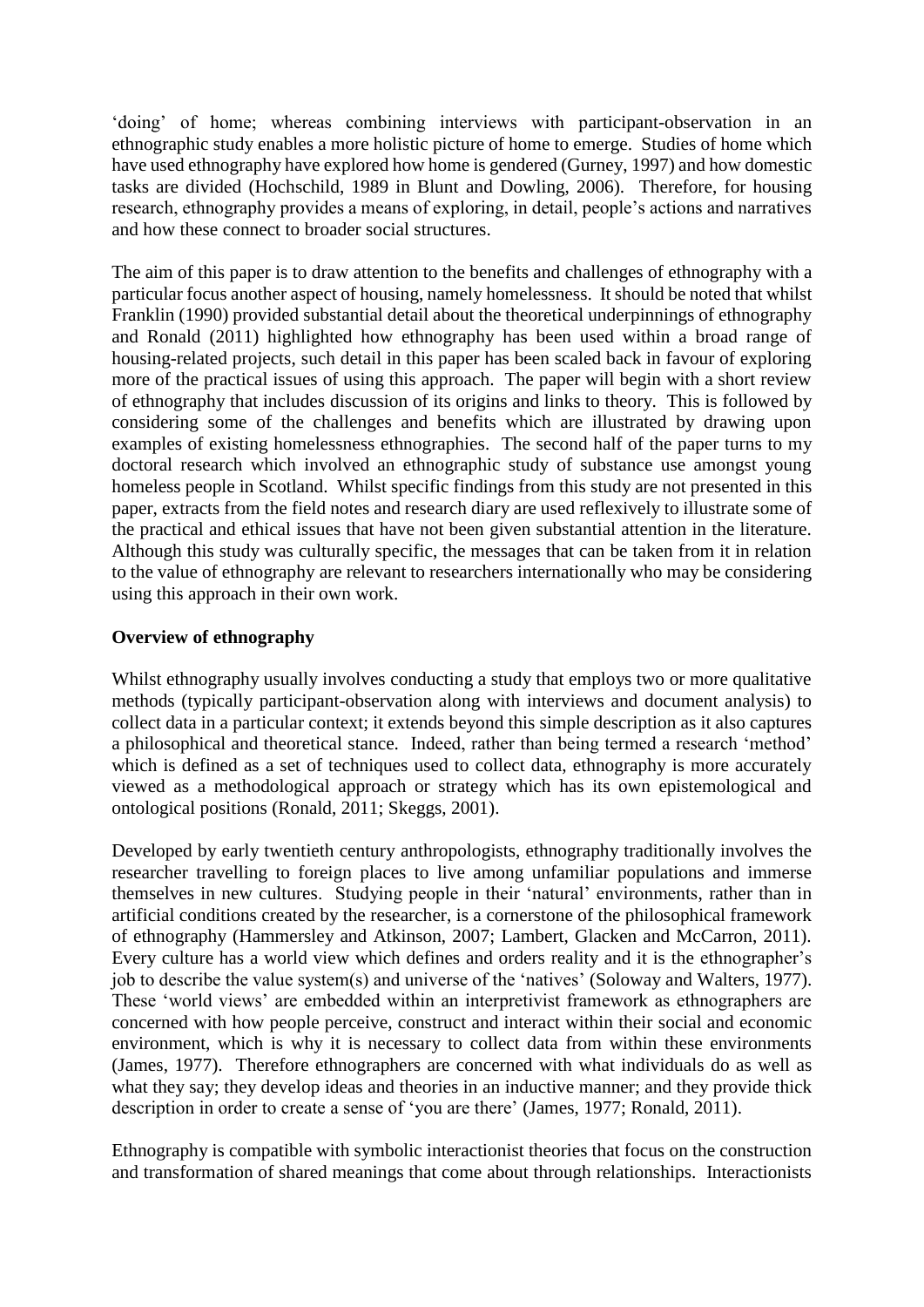such as Mead (1934), Goffman (1959) and Blumer (1969) theorised that society does not exist independently of people and therefore social issues can be studied through the examination of people's relationships with each other and with the physical environment. Ethnography can therefore facilitate the collection of data concerning the social worlds and daily lived experiences of individuals (Prus, 1996). Furthermore, it is well-suited to examining processes and capturing changes and transformations over time (Rock, 2001).

Throughout the twentieth century, ethnography was adapted to incorporate research that focused on geographical locations that were in closer proximity to western researchers. Researchers from the 'Chicago School' are credited as the instigators of this newer trend (Apter et al., 2009) with William F. Whyte's (1943) seminal *Street Corner Society* epitomising ethnography in a 'local' context. Whyte's study, which focused on a group of Italian immigrants living near to Harvard University, provided detailed description of the groups' values, rituals, behaviours and histories thus demonstrating that 'local' ethnography could produce findings just as informative and sociologically significant as traditional ethnography. The argument for conducting 'local' ethnography diverges from Ronald's (2011) position of highlighting the need for ethnographic housing research in a comparative context. However this is not to say that these different types of research are at odds with each other since they can both address housing issues from different cultural perspectives in a complementary manner.

The capacity for ethnography to derive detailed insights into people's everyday lives has great implications for housing policy. In a commentary between prominent Chicago School sociologists, Herbert Gans argued that there are 'weak links' in society and the job of ethnographers is to help policy makers to find these weak links so they can be addressed (Becker, Gans, Newman and Vaughan, 2004: 266). The use of ethnography, he believed, would enable the voices of the marginalised to be heard:

And I think ethnography is particularly useful here because we come closest to the people who are being studied…Ethnography has always studied the underdog…we can communicate for the underdogs, for the victims to – and in opposition to – the perpetrators as I think of them (p.265).

Currently in the UK, as in many other countries, austerity measures contextualise the decisions of policy makers and practitioners. Within housing, low-income households are being significantly disadvantaged by cuts to social security benefits and services. This is compounded for those living in private-rented accommodation and for those who are employed on a 'zero-hours contract' basis (McKee and Hoolachan, 2015). As a result, researchers have turned their attention to the impact of these economic and housing policies on the daily lives of individuals (Smith, Albanese and Truder, 2014). Whilst much of this research has utilised qualitative interviews, ethnography would offer an even greater depth of understanding. Not only would the approach capture how people feel about their situations, it would also allow the researcher to witness first-hand, how these contexts are enacted in daily practices. It is argued that ethnography enables researchers to understand how the complexities of an individual's situation are enacted, felt, negotiated and controlled. Thus, policies can be developed that are more sensitive to the minutiae of everyday life.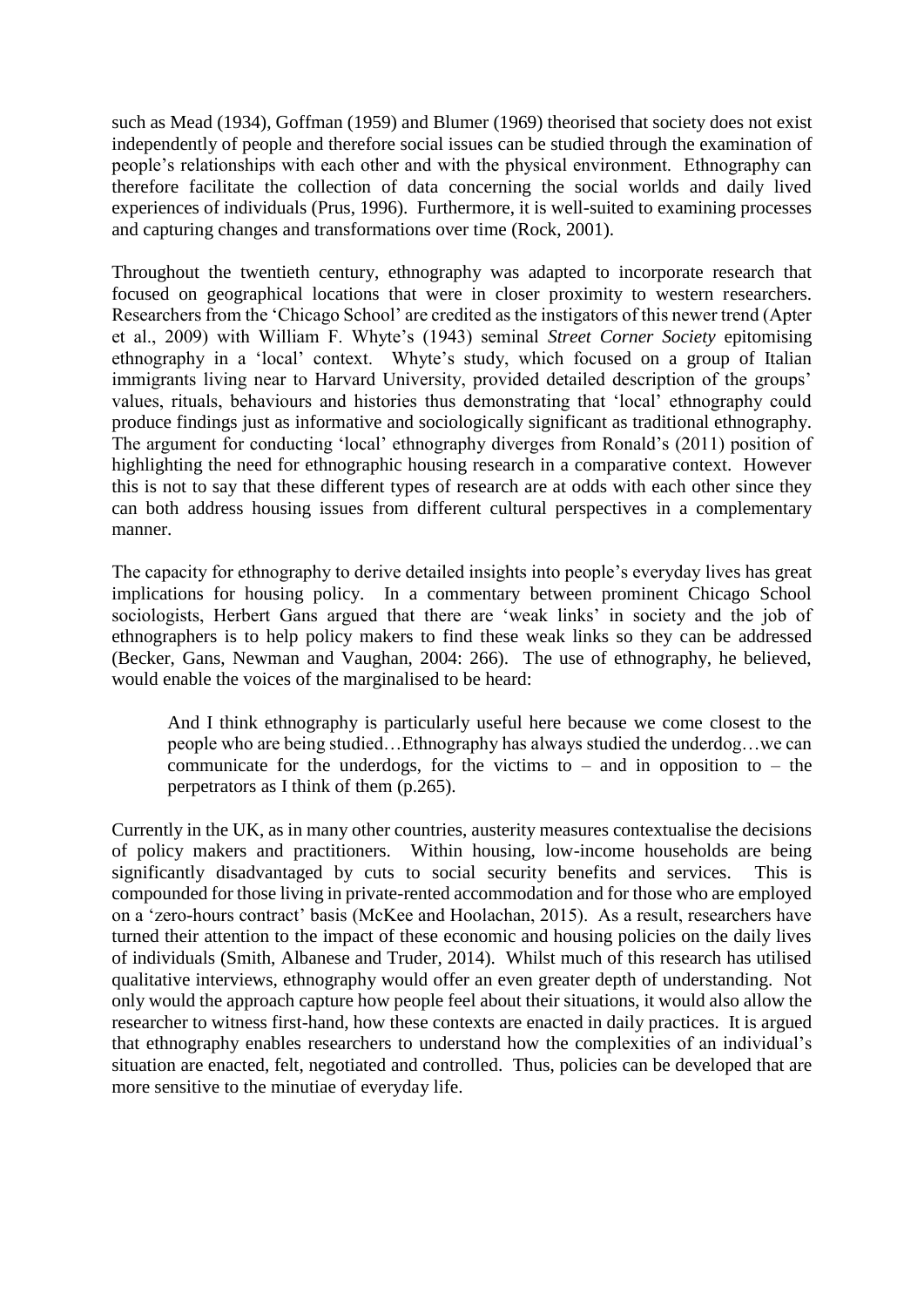#### **Benefits and challenges of ethnography: examples from homelessness literature**

The majority of housing-related ethnographic studies concern the topic of homelessness. This is perhaps because the approach is particularly well-suited for working with vulnerable populations since it incorporates time for trusting relationships to develop (Cloke, May and Johnsen, 2010) and it can facilitate access to hard-to-reach groups (Hammersley and Atkinson, 2007). The sections that follow will explore these benefits further, as well as challenges, by drawing on existing ethnographic homelessness literature.

#### *Lengthy fieldwork period*

One of the significant features of ethnographic research that sets it apart from other methods is the length of time spent in the field collecting data. According to LeCompte and Goetz (1982), fieldwork typically lasts anywhere from six months up to three years, although others have reported even longer data collection phases (Bridgman, 2002; Gibson, 2011). Hammersley and Atkinson (2007) have documented some of the stresses and strains involved in ethnography and these can be exacerbated by such lengthy fieldwork periods. Since homeless populations are a largely mobile group who often do not stay in one location for long periods of time, keeping track of research participants can be particularly challenging. This was noted by Parsell (2011) whose participant-observation included approximately one hundred homeless individuals although he clarified that he could not provide an exact figure as many of his observations were made from a distance. This raises the challenge of trying to capture a comprehensive documentation of the participants' lives as well as obtaining informed consent from everyone observed. Some have addressed these challenges by focusing on a smaller number of individuals (e.g. Ilan, 2013) or on one particular location (e.g. Perry, 2013).

An additional strain that results from lengthy fieldwork periods is exhaustion. Immersing oneself in a different culture for an extensive amount of time can lead to fatigue as the researcher always needs to be alert to the research aims and adopt a marginal position to ensure they never feel fully 'at home' (Hammersley and Atkinson, 2007: p.90). The ethnographer approaches the research from the position of an outsider (referred to as the 'etic' position) with the aim of acquiring an insider's (emic) perspective (Harris, 1990) and then latterly linking this emic perspective to etic theories and literature, all of which is mentally and physically demanding. This is compounded when members of the participant group engage in activities that some ethnographers may feel uncomfortable with. For example, in his study of homeless youth, Barker (2013) described an encounter with a young male who was attempting to break into a car to steal a cigarette. Barker explained that this young man was on probation and he quickly offered to buy him cigarettes as he was concerned about the consequences for this individual. If Barker was to fully take on a role of an insider then he could have assisted with the break in, but rather he chose to offer an alternative solution. Therefore the researcher's position lay between the emic and etic which he had to sustain for the duration of his study.

Despite these challenges, the benefits of lengthy fieldwork are numerous. As will be discussed further, it enables the researcher to develop rapport and strong relationships with his/her participants. The hope is that in doing so, participants will feel more inclined to allow the researcher to learn about aspects of their social worlds that they may not have revealed to a relative stranger. This was evident in Hall's (2003) ethnographic study of a homeless hostel in London. After renting a bedsit close to the hostel and spending a great deal of time in the company of his young participant group, Hall found that they began discussing all sorts of personal information with him and one even stayed in the researcher's bedsit for a few days to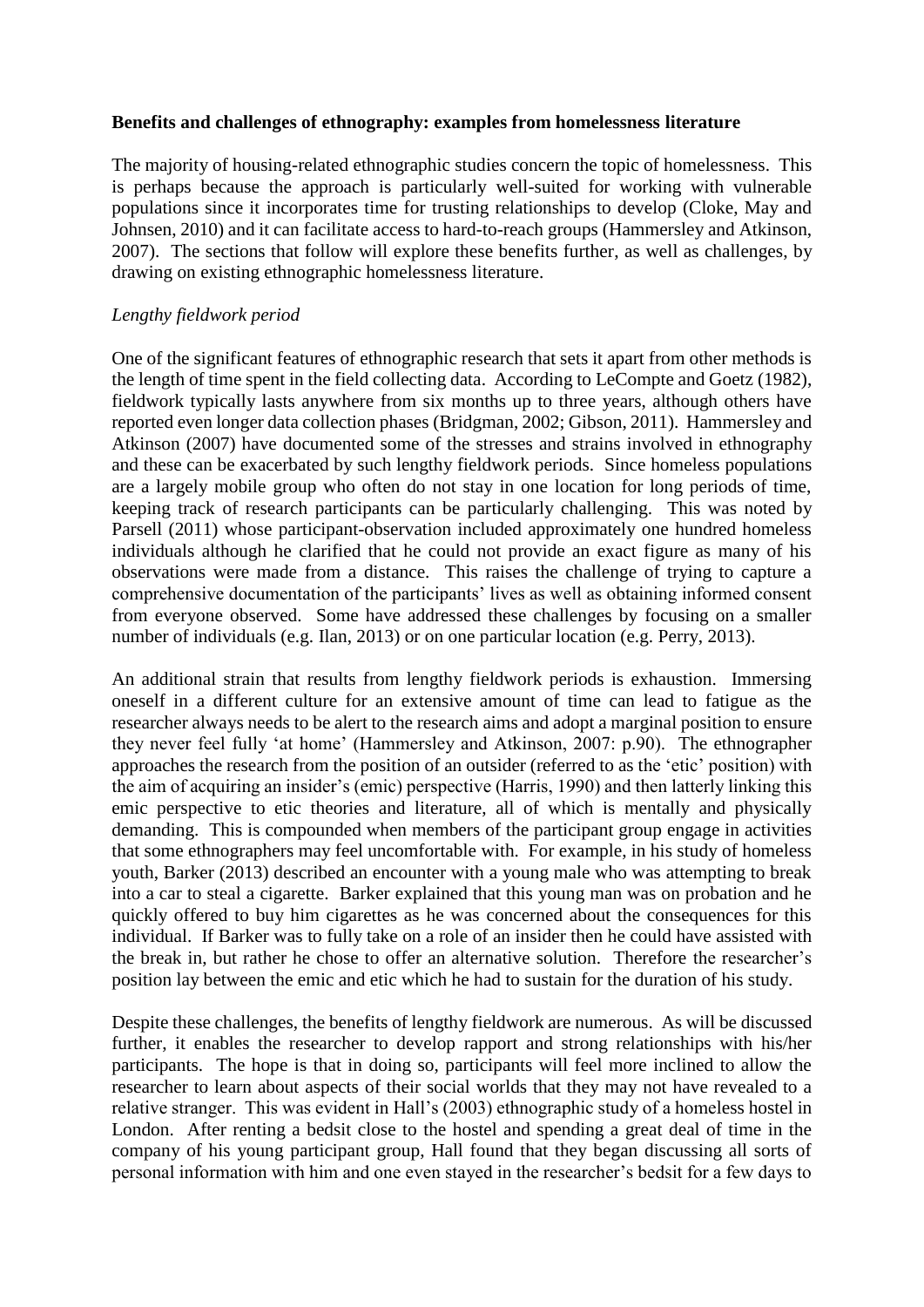avoid his friends with whom he had been arguing. Thus a strong level of trust can develop between the researcher and participants and it has been noted that ethnography is useful when conducting research with vulnerable populations who are prone to distrust (Cloke, May and Johnsen, 2010).

In addition, the lengthier the fieldwork, the more the researcher is able to observe changes that occur over time thus adding an additional, longitudinal dimension to the analysis (Herbert, 2000). This was noted in a Canadian study by Bridgman (2002) who sought to learn about a 'safe haven' model which was an intensive service for homeless, mentally ill women that provided long-term accommodation coupled with high-level support. Over a four and a half year period, Bridgman collected a wealth of data from the staff and service users to evaluate the model. The prolonged nature of the fieldwork allowed her to capture the small, slow improvements in the wellbeing of the homeless women which would otherwise have gone undocumented.

# *Generalisability, validity and reliability*

Compromising generalisability, validity and reliability is a long-standing criticism of ethnography and qualitative research more broadly. These criteria are rooted in positivist research that seeks to uncover facts and truths in a scientific manner and since qualitative research rests within a different epistemological and ontological philosophy, it has been argued that these measures cannot be applied (Lincoln and Guba, 1985). However a growing effort has emerged to adapt these standards and some argue that failure to do this can damage the credibility of a qualitative study (LeCompte and Goetz, 1982). Transparency is key to meeting these standards, according to LeCompte and Goetz (1982), although they point out that the objectivist measure of reliability can never fully be achieved because qualitative research is concerned with the non-static experiences of human life which can be impossible to replicate.

Reflexivity is one tool used by ethnographers to enhance the rigour and validity of a study. In contrast to objectivist research which seeks to neutralise the influence of the researcher; reflexivity refers to the recognition that ethnographers are integral to the social worlds that they study. The researchers' social characteristics such as gender, age and ethnicity as well as issues of power differentials, emotions and personal experiences all have an influence on the research process (Lumsden, 2009; Mauthner and Doucet, 2003; Punch, 2012). Reflexivity involves recognising that the researcher becomes a part of the participants' lives and this interaction influences the data that are collected. For example, in an American ethnographic study about 'street kids' in New York, Gibson (2011: 17) reflected:

As a relatively affluent, white female researcher, I felt I had very little in common with homeless teenagers, and so I would not be able to "connect" with them. By channeling *[sic]* the majority of my fieldwork through street outreach, I increased my access to street kids but altered my position as a researcher.

By the end of her fieldwork, Gibson described herself as an outreach worker and since many of the street kids had come to know her in this position it likely affected the ways in which they communicated with her. Whilst quantitative proponents would view this researcher influence as problematic, ethnographers regard it as inevitable. Reflecting personal biases enhances the transparency of the research process which allows readers to place the findings in the context within which they were generated. Therefore, reflexivity is argued to contribute to the validity of an ethnographic study (LeCompte and Goetz, 1982).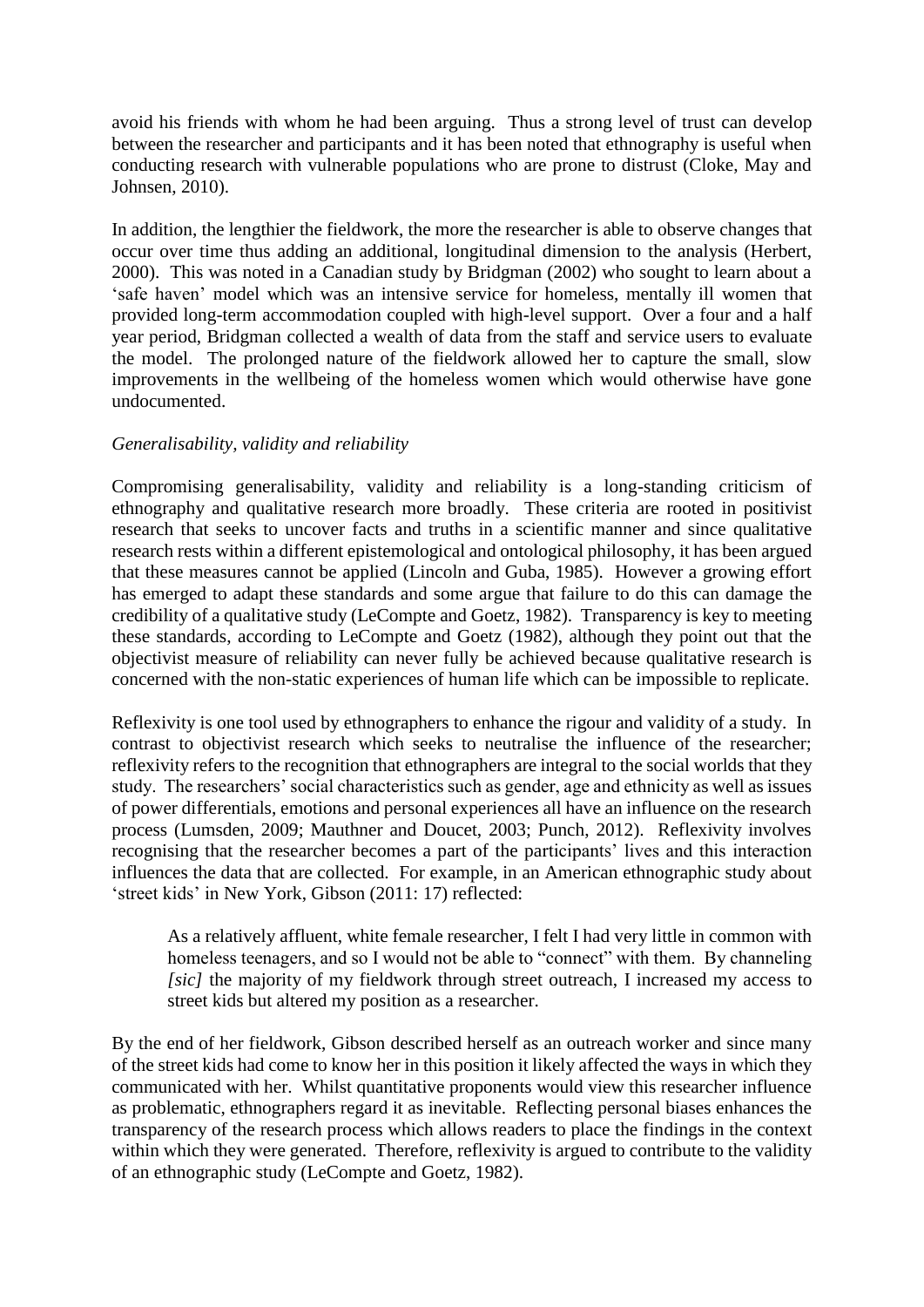## **An ethnographic study of the substance use of homeless youth in Scotland**

This paper now turns to doctoral research which used ethnography to explore the meanings and contexts of substance use amongst homeless youth in Scotland. Whilst ethnography can and should be used beyond studies of marginalised groups (Ronald, 2011), the insights from this study highlight why it is such a useful means of engaging with vulnerable young people. When developing the proposal for this study, it became apparent that simply asking young homeless people to talk about their alcohol and drug use was problematic. Not only were they unlikely to fully disclose such information, there was also an ethical concern about collecting such personal details and then simply walking away. Ethnography provided the means of developing relationships with participants as well as offering a much more in-depth understanding about how their substance use intersected with their daily lives in temporary accommodation.

Specific findings from the study are not presented here. Instead, what follows is a reflexive account of my experiences of conducting ethnography with a group of young homeless people. Just as methods papers are rare within housing studies, so too are reflexive accounts. Yet reflecting on the research process can add to the validity of a study and can reveal further insights as to the difficulties and value of engaging in such work. Such a reflexive account adds a different dimension to Franklin (1990) and Ronald's (2011) contributions to the literature of ethnography within housing studies.

#### *The study*

The site of this study was a temporary accommodation hostel in central Scotland which housed young people (referred to as 'residents') aged 16 to 21 years old. This hostel was given the pseudonym of Kelldale and although its policy indicated that a young person would be accommodated for a maximum of 10 weeks; in reality the majority of residents were there for much longer due to a shortage of suitable social housing.

Participant-observation was the primary method of data collection and was conducted over a seven month period between May and November 2013. The resulting data were supplemented with four interviews involving six young people and one focus group consisting of another six. Each of these methods were executed in an overt manner as it was felt that not only would covert research have been unnecessary and difficult to achieve; it would also have been unethical to write about personal and sensitive information without the participants' knowledge. Kelldale accommodated 14 young people at any one time. During the seven months of fieldwork, 32 young people passed through the hostel, 22 of whom participated in the research. Sixteen young men and 6 young women participated and of these, 19 were white/Scottish, 1 was Asian/Scottish and 2 were asylum seekers. In addition, 30 members of staff provided consent for their involvement in the study. No data involving the staff are presented here and the resident's names have been anonymised through the use of pseudonyms.

Kelldale was a purpose-built hostel which implemented more 'house rules' compared to other types of homeless accommodation. Some of these rules included prohibiting the use of alcohol and drugs in the building, enforcing a midnight curfew, and not allowing visitors to enter the premises. The residents could come and go as they pleased during the day but when they were inside Kelldale, their movements were monitored by Closed Circuit Television. The service aimed to provide a substantial level of practical and emotional support to its residents, which was the reasoning behind the intensive involvement in their behaviours and whereabouts.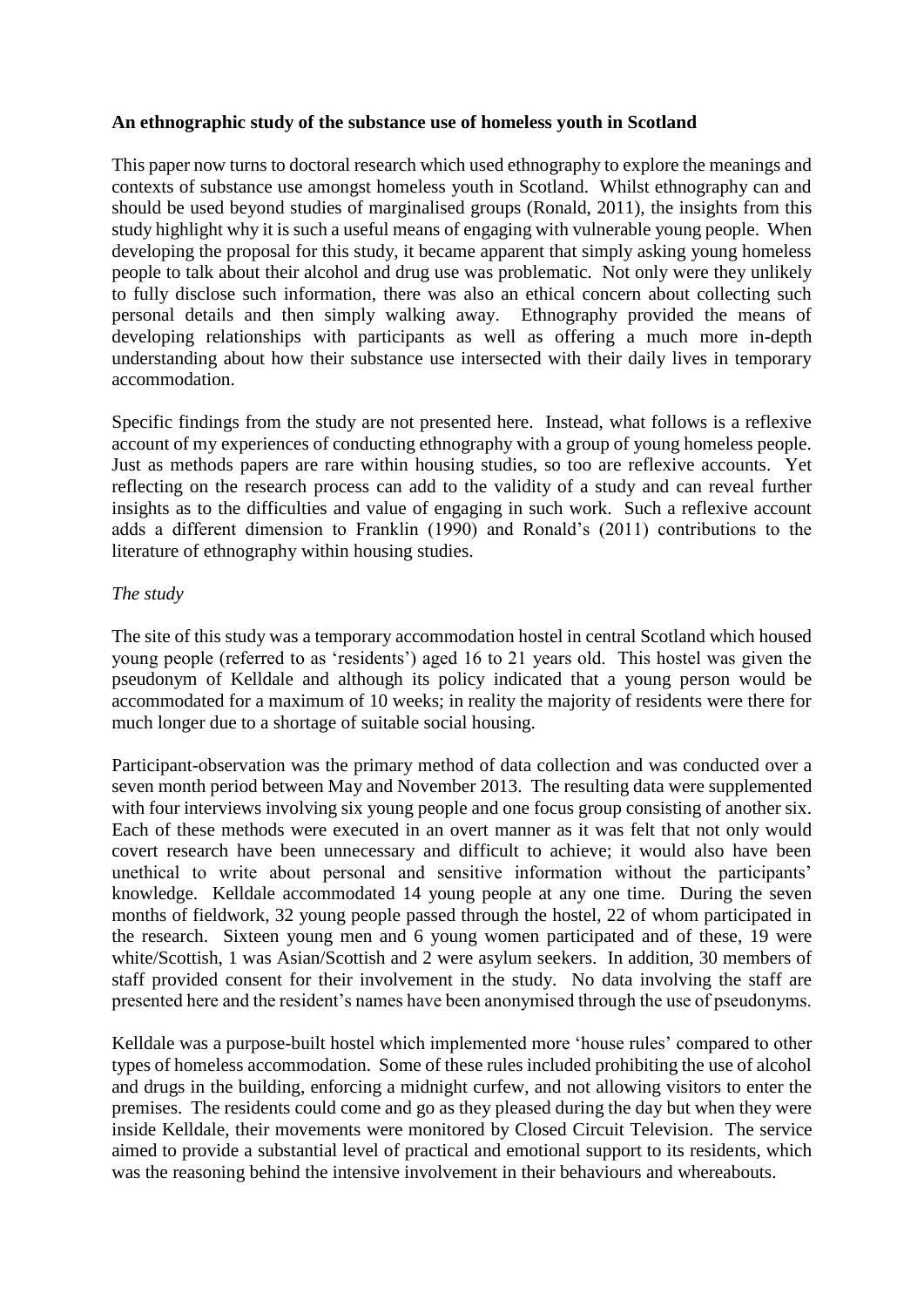In general, demand for a place in Kelldale outweighed supply as there were always a number of young people waiting to move in when a resident moved out. Therefore, the managers had to make decisions as to which individual on the waiting list should take priority over others. This involved a scoring system based on seven broad categories of need, four of which included: offending; substance use; mental health; and physical health. Individuals experiencing vulnerability in relation to these criteria were given priority. The remaining three criteria were age, current housing status and support network. Younger individuals were prioritised for a place as were those who were roofless or sofa surfing and who had minimal social support. The staff pointed out, however, that these criteria were guidelines only and it was just as important for them to consider the current mix of residents when giving priority. Overall, though, in addition to being homeless, the Kelldale residents consisted of a group of young people who were highly vulnerable in at least one aspect of their lives.

Ethical issues will be discussed further in the proceeding sections however a few points of clarity regarding my own safety are warranted. Approval for the study was granted by the University of Stirling ethics committee. The aim of the research was not to directly witness the consumption of drugs and alcohol but to understand how the residents conceptualised their substance use and how it interacted with their homelessness. Therefore, I was never knowingly present when substances were being consumed and the majority of my observations involved chatting or walking around with the young people. I was however frequently in the company of intoxicated residents and during these occasions it was particularly important to be sensitive to my own safety. This involved ensuring I was never alone with an intoxicated resident and I always placed myself close to the door to ensure I could leave without obstruction. Arguably my position as a young female heightened my vulnerability but it likewise assisted in minimising power differentials. Ethnography is often a riskier approach compared to other methods and substantial consideration of researcher safety is of paramount importance.

#### *Reflections on my position in Kelldale*

In the spirit of exercising reflexivity in ethnography, Lumsden (2009) pointed to the need to reflect on the negative as well as the positive aspects of fieldwork. In particular, she acknowledged that often negative experiences and feelings are omitted from research papers for fear that the ethnographer is viewed as incompetent or ungrateful to his/her participants for permitting access to their social worlds. However, reflexivity and transparency are required in all aspects of the research process if the social construction of knowledge is to be explored and validity achieved (Punch, 2012). Furthermore, novice ethnographers may not be fully prepared for the potential reality of their fieldwork experience if authors only reflect on the positive aspects of the approach. Based on these arguments, I wish to reflect on two occasions in Kelldale that were uncomfortable and that revealed different aspects of how those involved were perceived by an outsider. These have been selected on the basis that they highlight researcher bias and the benefits of reflecting on this throughout the research process.

The first experience occurred prior to properly beginning the fieldwork. During a meeting with the manager I saw three residents through the window of the room I was sitting in. This was the first time I had seen any of the young people and my reaction was captured in the following research diary extract:

…to be perfectly honest, they looked like the type of people I would try to avoid if I saw them standing on the street. One guy was wearing a tracksuit and baseball cap and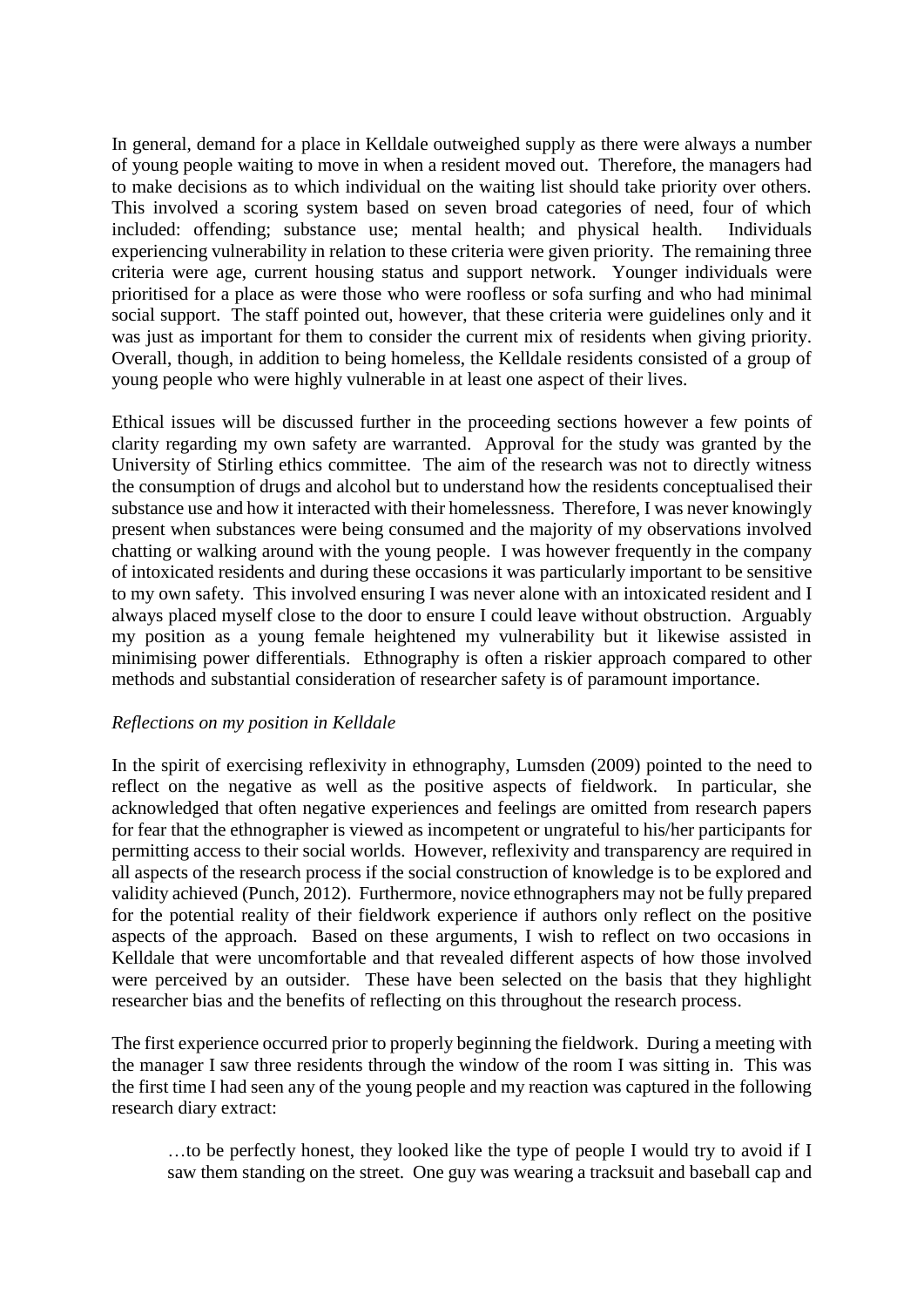was covered in tattoos…I feel guilty for thinking this way…these are the young people I want to talk to and understand, yet I am instantly judging them based on how they look.

Given that I approached my research with a view of exploring and giving voice to a marginalised group, I was shocked and ashamed of myself for judging the residents in this way. However such reflection was beneficial as it made me more aware of personal biases which could be addressed prior to engaging with these young people. Furthermore, as time went on I was able to compare my initial judgement with my knowledge of the residents' personalities and marginality which enabled a deeper understanding of how their constructed identities and appearances often clashed with wider middle-class structures and norms. For example, one young resident called Danielle explained how she had been unable to attend job interviews in the past due to not being able to afford appropriate interview clothing. She owned relatively little clothing and therefore, even if she wanted to, she could not easily change her appearance to appease those who may have made similar judgements as I had initially done.

The second uncomfortable experience involved a young man called Garry. Garry had several mental health problems and he was a poly-drug user who was almost always intoxicated. On every occasion I interacted with Garry he would talk in graphic detail about sex or violence and he enjoyed asking me personal questions about my own sex life. Despite my refusals to respond to these questions, Garry persisted to the point where it was difficult to encourage him to talk about anything else. I persevered with Garry and believed that his behaviours were attempts at 'testing' me to explore how far he could push the boundaries and that over time he would stop. However, after three-weeks of these conversations, I found myself trying to avoid Garry as much as possible as he increasingly made me feel uncomfortable. This therefore, altered the data that were collected and introduced an additional aspect of bias since I began giving other residents more attention at the expense of Garry.

As well as reflecting on how I viewed the residents, exploring how they viewed me is helpful for illustrating some of the difficulties involved in negotiating the emic-etic position of an ethnographic researcher. Everyone connected to Kelldale could be divided into two groups – residents and staff – and consequently there was a 'them and us' mentality amongst the young people. Since it was impractical for me to live in the hostel, I operated a shift pattern very much like the staff and my relative affluence and stable family background set me apart from the residents. Therefore, it was clear from the beginning that it would be challenging to be accepted as an insider. This was exacerbated by the decision to use the staff office as a base to position myself in the hostel since it was the only site that made me visible to the young people without intruding on their private spaces. These elements combined meant that it was difficult to portray a non-staff image. Indeed, despite informing them daily that I was not a staff member, I was often asked by a resident to perform staff duties such as giving them access to certain parts of the building and checking their telephone messages.

I attempted to distance myself from this staff identity through various means. For example, as will be discussed further in the next section, the residents began to learn that I would not enforce the rules and occasionally would be a witness to them breaking the rules which the staff strived to implement. I copied the way the residents spoke such as using particular slang words, swearing and poking fun at the staff. More significantly, I disclosed a degree of personal information to the residents which is something that the staff seldom did. Self-disclosure is an issue that is often recognised by ethnographers but rarely discussed in great detail. Hammersley and Atkinson (2007) note that it is unfair and unlikely to expect participants to be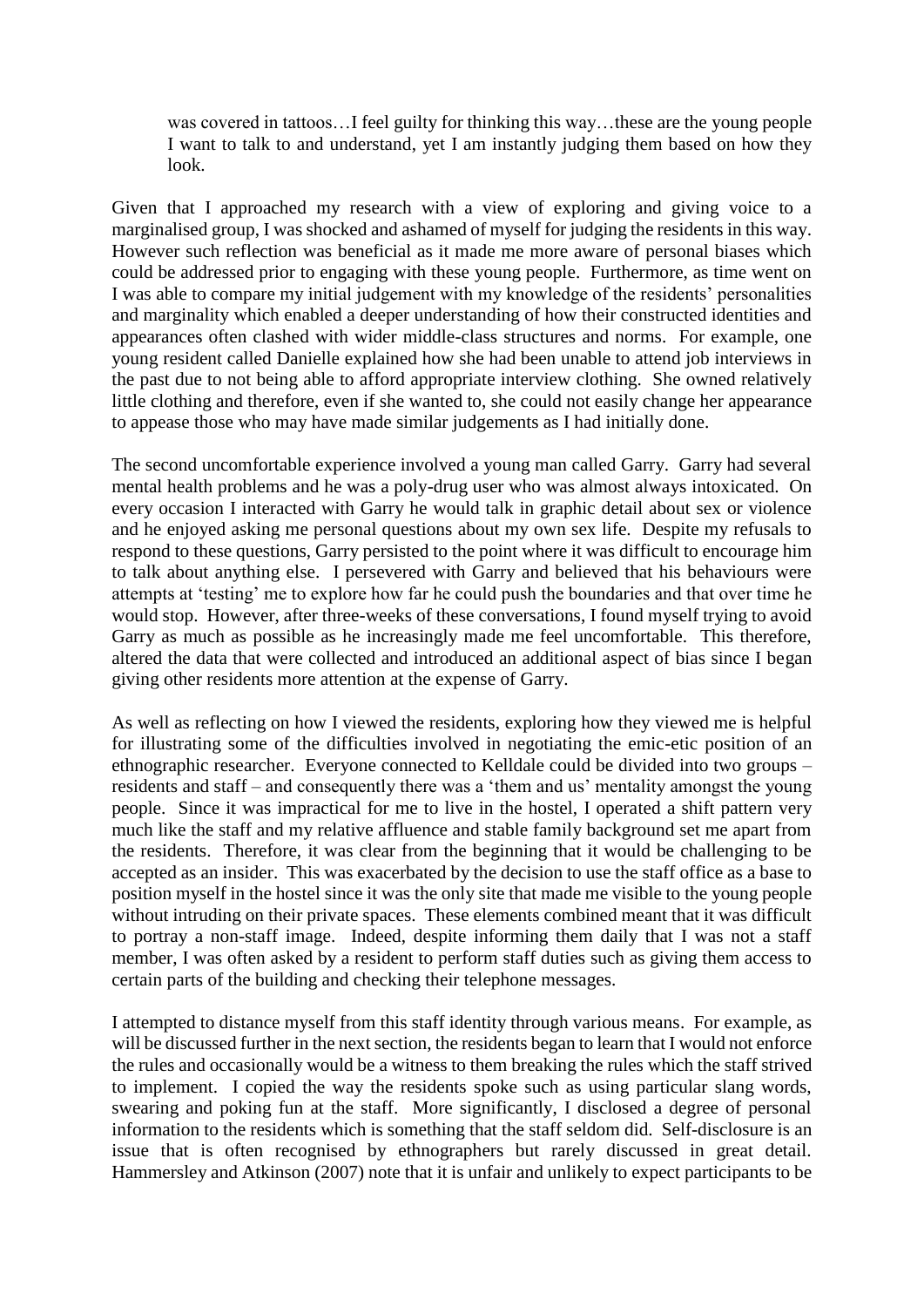frank and open about their social worlds without the researcher reciprocating with details of his/her own life. However, what, and how much, one should disclose is tricky to negotiate. On the one hand, self-disclosure can strengthen the relationships between both parties. For example, one resident named Ryan frequently wished to discuss his relationship with his girlfriend. Ryan learned that I was in a long-term relationship and we found ourselves discussing what 'good' and 'bad' relationships consist of which inevitably involved disclosing further personal details. However, these conversations led Ryan to increasingly invite me into his bedsit when he was hanging out with other residents which was indicative of a trusting relationship. On the other hand, self-disclosure can distort the power differentials so that the participants may feel as though they are inferior (Tang, 2002). This was evident when Garry discovered that I used to attend a certain school that he regarded as "posh". However, in my experience, this worked both ways. By disclosing certain information, the residents were able to work out areas in which they had greater expertise. For example, Nathan had experience as a mechanic and when he discovered what type of car I owned, he took great pleasure in pointing out why it was a "pile of shit"!

#### *Developing trust with research participants*

Trust is tied to ethical issues of working with vulnerable groups. In a paper investigating the ethics of conducting research with homeless young people, Ensign (2003: p.46) states 'as most homeless youths have had a series of harmful past and present experiences with various adults and institutions in their young lives, they are highly distrustful of adults and institutions'. Such distrust could understandably result in homeless individuals being hesitant to engage with researchers, particularly if they feel they would have nothing to gain by discussing their lives with a stranger (Cloke, May and Johnsen, 2010). Furthermore, the connection that homelessness has with substance use and other antisocial behaviours (Fitzpatrick, Johnsen and White, 2011) suggests that individuals involved in such activities may feel even less inclined to discuss these aspects of their lives for fear of negative repercussions.

In my own research, the residents of Kelldale vocalised their distrust towards me as indicated in the following field note extracts:

Garry told Stephanie that I wanted to know all about the drugs she takes and Stephanie was silent. Garry said "aye, she's here to grass<sup>1</sup> us all up".

"I'm no' gonna tell you all my secrets when I've just met you" (Ryan)

Overcoming this distrust required consistency on my part in terms of spending concentrated periods of time at the hostel over several months as well as consistency in how I approached and behaved towards the young residents. As I got to know them slowly over time they gradually opened up and divulged personal information and details of their drug using behaviours which they had previously kept hidden. For example, Tom later explained that on an earlier occasion when I had spent time with some of the residents in one of their private bedsits, Tom, along with a few others, had taken it in turns to go into the en-suite bathroom to smoke cannabis. I had been sitting in the bedsit and was completely unaware of this, much to the amusement of those involved.

<sup>&</sup>lt;u>.</u>  $1$  To 'grass up' in this context meant that I was there to report back to the staff on the behaviours of the young residents of the hostel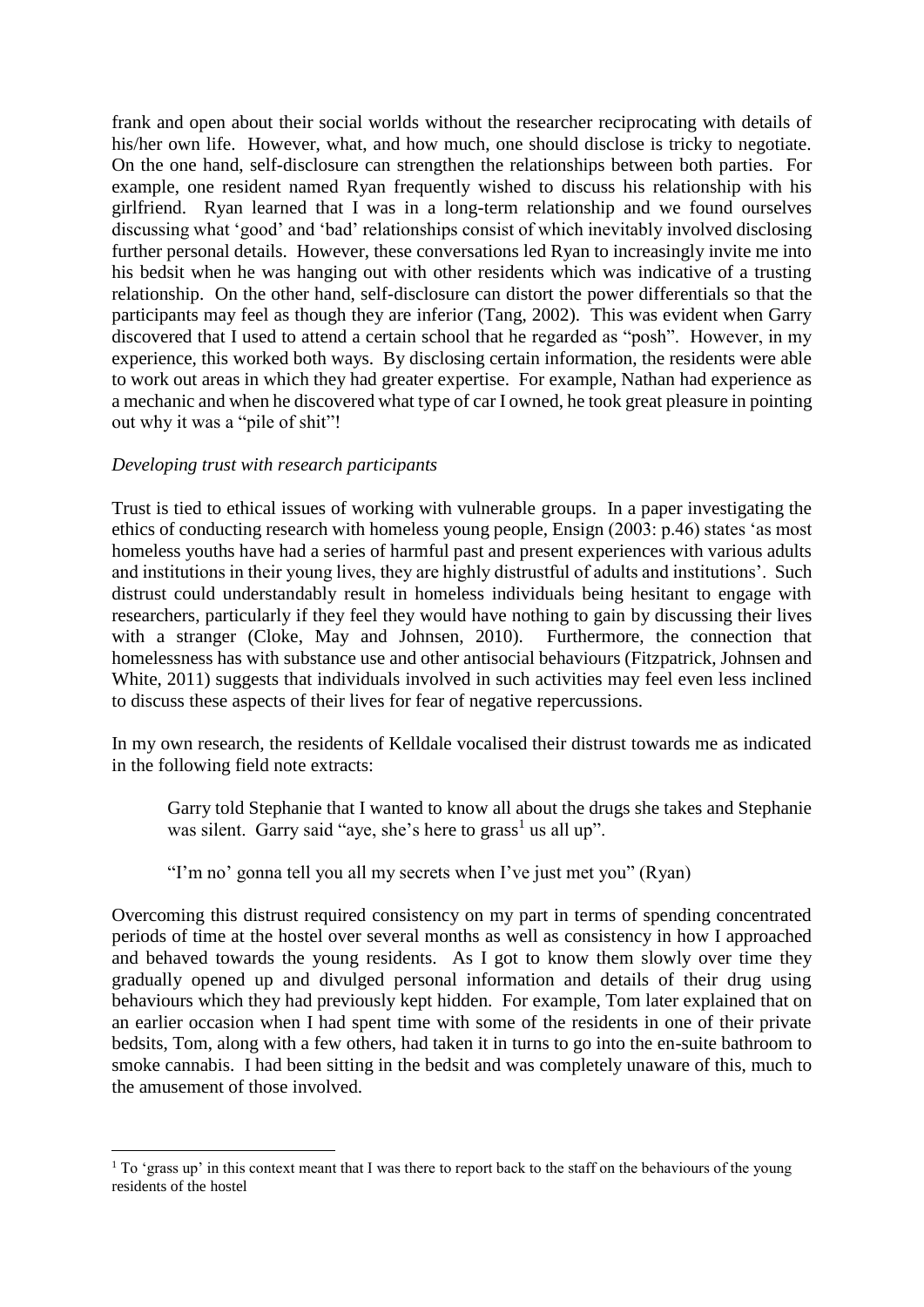Closely related to this trust was the need to demonstrate that I would adhere to the confidentiality agreement I had made with the young residents. This involved not reporting their behaviours to the hostel staff, even when this involved breaking the rules or the law, unless I was concerned for an individual's safety. Opportunities to prove myself in this respect were spontaneous and therefore largely dependent on being present at the hostel as much as possible.

Tom and Ryan started talking in low voices and when I asked what they were doing Ryan said they were stealing yoghurts from the fridge: "don't tell anyone".

Danielle said she didn't want to do a bucket<sup>2</sup> because I was there. I explained that I wouldn't tell the staff and if they were actually going to do a bucket then I would leave…Danielle seemed worried that the staff would figure out what they were up to by the fact I was going back to the office. I said they don't tend to ask me why I've left someone's room but if they did I would just tell them it's because I'm going home soon. Danielle nodded with approval.

Investing time and maintaining consistency in this respect not only increased the trust that the residents had in me, it also meant that when new residents moved into the hostel, the existing residents endorsed my presence.

Ryan looked at me, paused in thought momentarily, grinned and said "you coming up [to his bedsit]?" I said yes and as we were walking up Matt expressed concern that I was with them. Ryan reminded Matt about confidentiality "nah she cannae say anything to the staff remember".

Building trust and rapport with research participants so that they feel comfortable enough to invite the researcher further into their social worlds requires a great deal of time and effort. However the benefit of this investment is that it facilitates greater depth of data. This type of relationship building is often not possible when conducting non-ethnographic research as researchers typically do not spend a great deal of time getting to know their participants before commencing an interview or distributing a survey. Therefore it is likely that the data collected by these latter methods will have a narrower focus and understanding of the fuller context may be limited.

#### *Informed consent*

<u>.</u>

Within research ethics generally, it is a challenge to ensure that individuals have a sufficient understanding of what it is they are consenting to, since signing a form is not necessarily an indication that the participant is fully informed (Murphy and Dingwall, 2001). Ethnography poses additional challenges to the informed consent process. Notably, it is often not possible to obtain consent from every person that enters the research field, particularly those whose presence is brief and tangential (Hammersley and Atkinson, 2007). In Kelldale, this issue mostly concerned professionals who visited the hostel once or twice, such as social workers or police officers. However, it was also difficult to obtain formal, written consent from some of the residents. Unlike other methods, obtaining informed consent in ethnography is viewed as a process that continues for the duration of the fieldwork (Ensign, 2003).

 $2 A$  'bucket' refers to a bucket bong which is a homemade device used for inhaling cannabis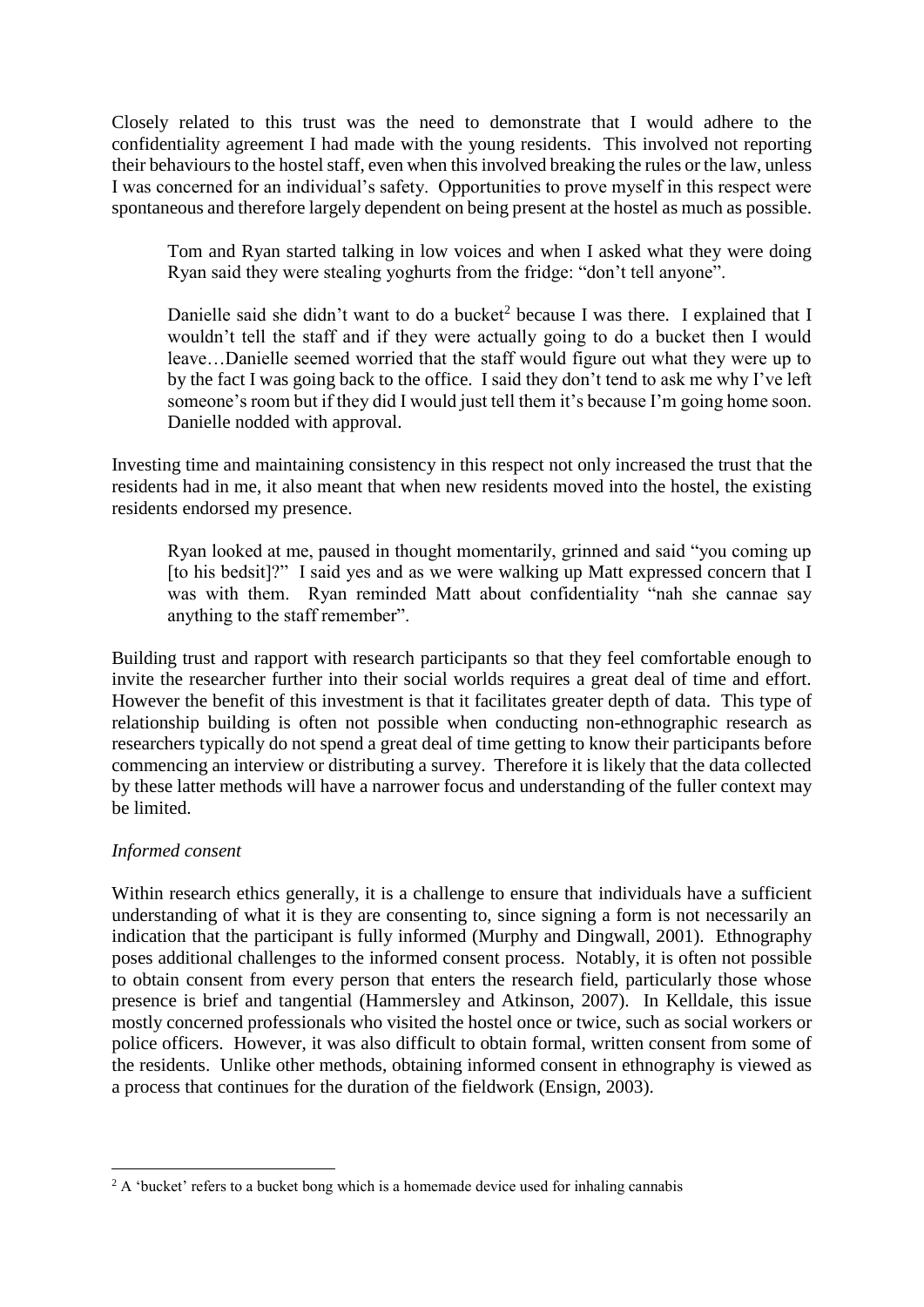Given the lack of trust by the residents, it was felt that informed consent would take some time to achieve and therefore I did not ask an individual to sign a consent form when I was initially introduced to them. Instead, I interacted with residents for a week or two to enable them to gain a gradual knowledge of the research and myself before asking them to formally consent by signing a form. In the majority of cases this was deemed successful, but difficulties arose when a young person moved out of the hostel before I had asked them for formal consent. Each of these cases was assessed individually based upon the amount of time I had spent with the resident and the level of understanding about the research they had expressed verbally. In most of these cases, the data collected about these individuals were discarded. However, if a field note extract described a general conversation or scenario involving one of these residents that did not reveal any personal information, then it was retained. For example, Stacy moved out of the hostel two weeks after I began my fieldwork. I had not had the opportunity to obtain a signed consent form from her but we had verbally discussed the research. Care was taken to omit data including Stacy where possible, but her presence during group activities was retained as demonstrated in the following field note extract:

I re-joined the group for a game of bingo organised by the staff. This is where I got to meet Cara and Stacy although Stacy went back to her room before the game started as she wasn't feeling well.

Despite these challenges of informed consent, the lengthy duration of ethnographic fieldwork also creates opportunities. For example, having an extensive amount of time to inform participants about the research means there is greater scope to assess their level of understanding throughout the fieldwork. In the context of Kelldale, it took a substantial period of time for some of the residents to understand why I was at the hostel and that I was not a member of staff despite initially agreeing to consent and confirming that this consent was informed:

Liam asked me to check his mail for him and I explained once again that I'm not a member of staff. Liam remembered that I'm at university and that has something to do with why I'm there, he said he would catch up with me later.

This conversation with Liam revealed that he had not fully understood the nature of the research when I had gotten him to sign a consent form and consequently it was necessary to repeatedly explain it to him over a period of time.

In addition to ensuring consent is informed, those who are initially distrustful and uninterested in participating in a project may change their minds as they become more familiar with the researcher and the study being conducted. Therefore ethnographers are in a position to obtain consent at a later date from those who would initially have refused to participate. In Kelldale, only one resident at first refused to give her consent on the basis that she did not see why she should divulge personal information to a stranger. Respecting this decision it had been my intention not to include any data involving her in any written publications. However over the next few visits to the hostel I came to spend a great deal of time with her and when she began to question me about my research I revisited the possibility of consent:

Amanda said it was fine to include her in the 'book': "aye I was only bammin'<sup>3</sup> ye up"

<u>.</u>

<sup>&</sup>lt;sup>3</sup> To 'bam up' means to have a joke with someone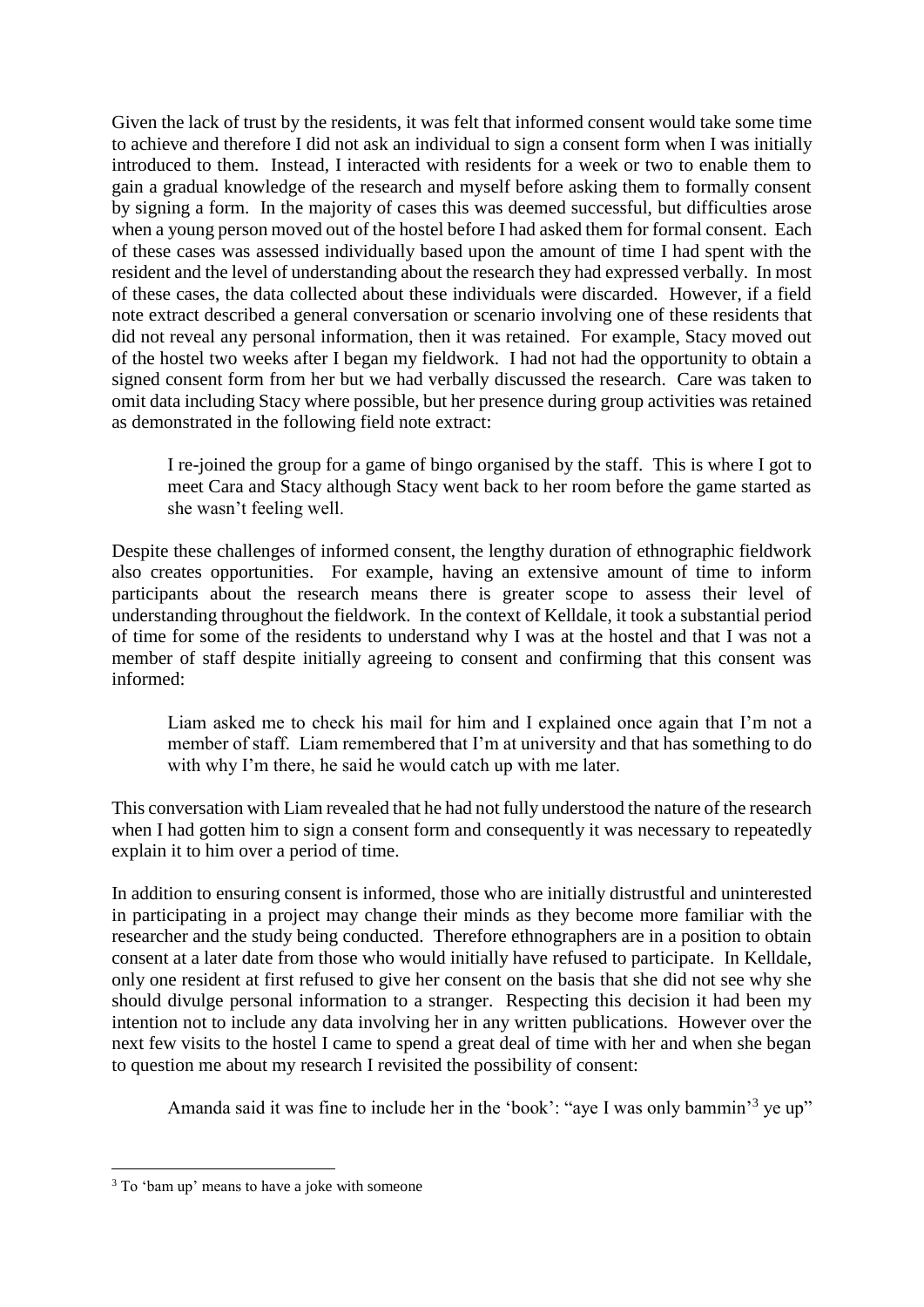#### **Discussion and conclusion**

The aims of this paper have been twofold: to highlight the usefulness of engaging in discussion about method in housing and homelessness research; and to argue that ethnography is a valuable methodology that should be considered when planning a housing-related research project. As with all research methods, ethnography has its own unique benefits, challenges and drawbacks. Taking a reflexive approach can contribute to highlighting these nuanced experiences. The lengthy period of time spent collecting data can place great stress and fatigue on the researcher and increases the likelihood of difficulties occurring such as navigating the lines between emic-etic positioning. Furthermore, it is not possible to achieve objectivity in this type of research which makes it susceptible to criticisms concerning generalisability, validity and reliability. Bias can be introduced into the fieldwork through the social characteristics and experiences of the researcher; self-disclosure; and avoiding individuals who are challenging. Finally, the ethnographer's lack of control over who enters the field, and for how long, can make obtaining informed consent from everyone rather difficult.

However ethnographers have developed techniques for responding to these challenges such as incorporating reflexivity and transparency into the research process. Although it is demanding, the extensive fieldwork creates substantial opportunities for collecting in-depth data as the dimension of 'change over time' can be incorporated into the analysis and there is scope to be flexible and adapt to changing circumstances where appropriate. Most significantly, it has been argued that ethnography is particularly well-suited to research with vulnerable groups such as those who are homeless. This is due to its facilitation of building trusting relationships which can potentially lead to participants becoming increasingly revealing to the researcher resulting in the collection of data at a deeper level. In addition, the lengthy period of fieldwork can increase the likelihood of ensuring the participants are fully informed about the research and may lead to the inclusion of individuals who would otherwise not have given consent.

Social science research is used to influence further research, practice and policy and therefore it is important to understand and critique the methods employed to generate research findings. In relation to the area of homelessness, Gachet (2010) contends that it is necessary to develop a common approach towards an issue: a quantified language that makes use of measurable outcomes for tackling issues of practice and policy. Despite its subjective and interpretivist positioning, ethnography can complement this common approach by giving a voice to individuals who are at the core of these measurable outcomes. This could be in terms of highlighting a particular social problem that requires a policy response or it could involve investigating how a particular policy impacts on individuals.

Homelessness represents the largest section of housing studies in which ethnographic research has been conducted. It is important to note that while some of the benefits and challenges of ethnography apply across studies, there are potential differences between 'homeless ethnography' and 'housing ethnography'. Homeless populations typically (although certainly not always) reside within (semi-)public places. Most ethnographic studies are carried out either with rough sleepers or those engaged with services. This provides a level of protection for the researcher since visibility means that there are people on hand to provide help should it be required. On the other hand, 'housing ethnography' may involve the researcher spending time inside people's private homes away from the public gaze. Therefore, as Blunt and Dowling (2006) note, it is crucial that an ethnographer only enters a home if he/she feels safe and that they inform someone of their whereabouts at all times. In addition, the process of accessing homeless and housed populations is likely to differ. Whilst accessing homeless people usually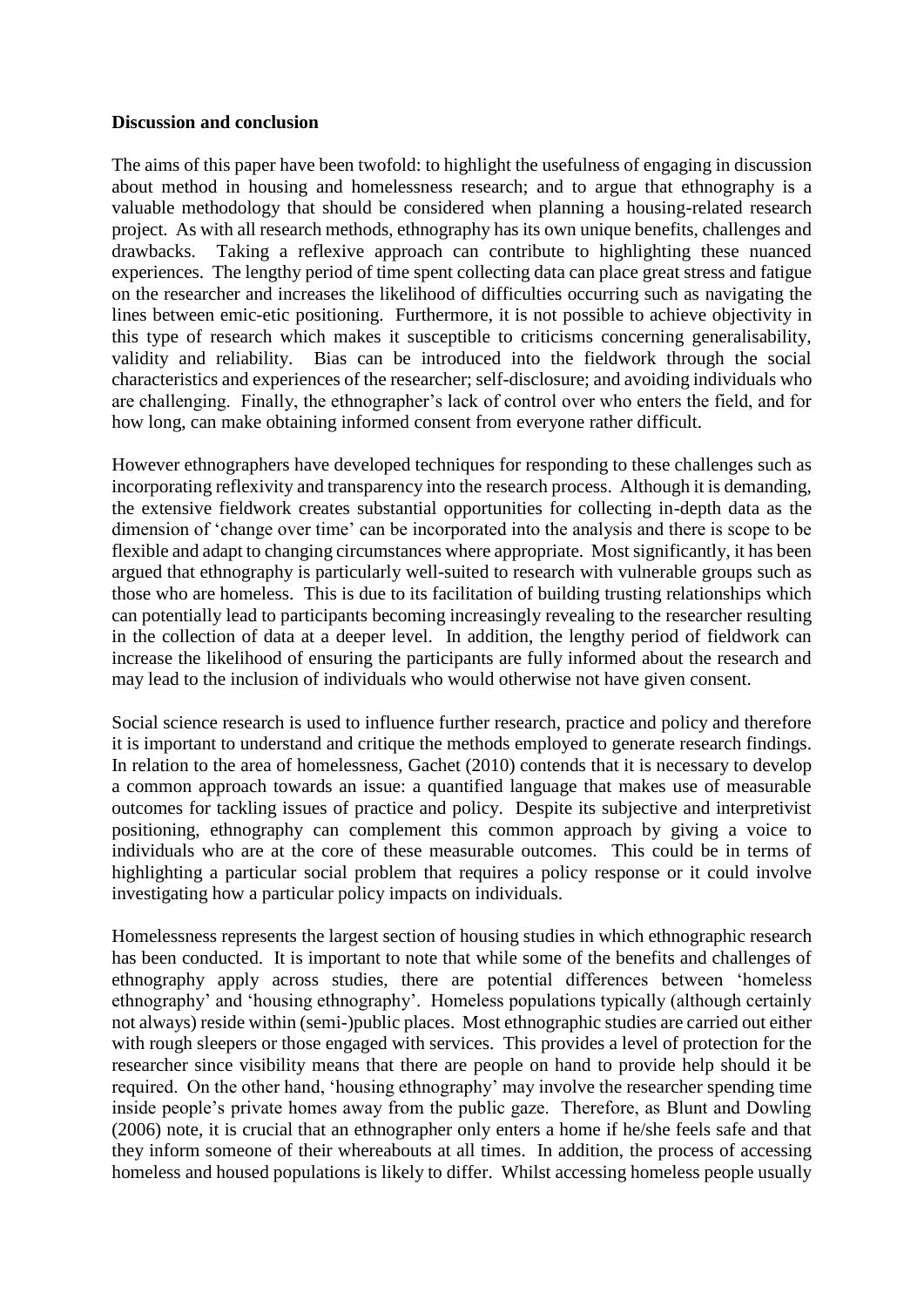requires additional gatekeeper and ethical approval; accessing housed individuals may prove problematic in that a researcher could be seen as an intruder in someone's home which may act as a deterrent for participating. One way of overcoming these challenges is to initiate an ethnographic study in a public place which may lead to invitations into the home and a level of trust to develop; although the risks of entering a home will still persist.

Notwithstanding these differences, other aspects of housing research could gain considerably from implementing an ethnographic approach. While certainly not limited to vulnerable groups, the arguments presented in this paper suggest that ethnography may be a valuable methodology for researching the housing experiences of other marginalised populations such as disabled, migrant, homo-/bi-sexual or transgender individuals. Alternatively researchers interested in the concept of home could utilise ethnography to investigate how meanings of home are constructed and experienced with regards to different groups and different living situations. Otherwise, this approach could be used to investigate the impact of policies such as the 'Bedroom Tax' or welfare reforms introduced in the UK in recent years or, following in the footsteps of Ronald (2011), to explore housing issues on a comparative basis.

Regardless of how it is used, ethnography is a methodology which promises the collection of detailed in-depth data that have the potential to highlight new issues that may require policy responses. Despite being used as a research approach for decades in anthropology and sociology, it is still relatively under-used in housing studies and like Franklin (1990) and Ronald (2011), this paper echoes the call to consider the benefits of conducting ethnographic research and collecting data which would sit alongside existing knowledge to provide a richer context. This is particularly timely as housing researchers are increasingly becoming interested in the day-to-day, lived experiences of people: an area in which ethnography excels.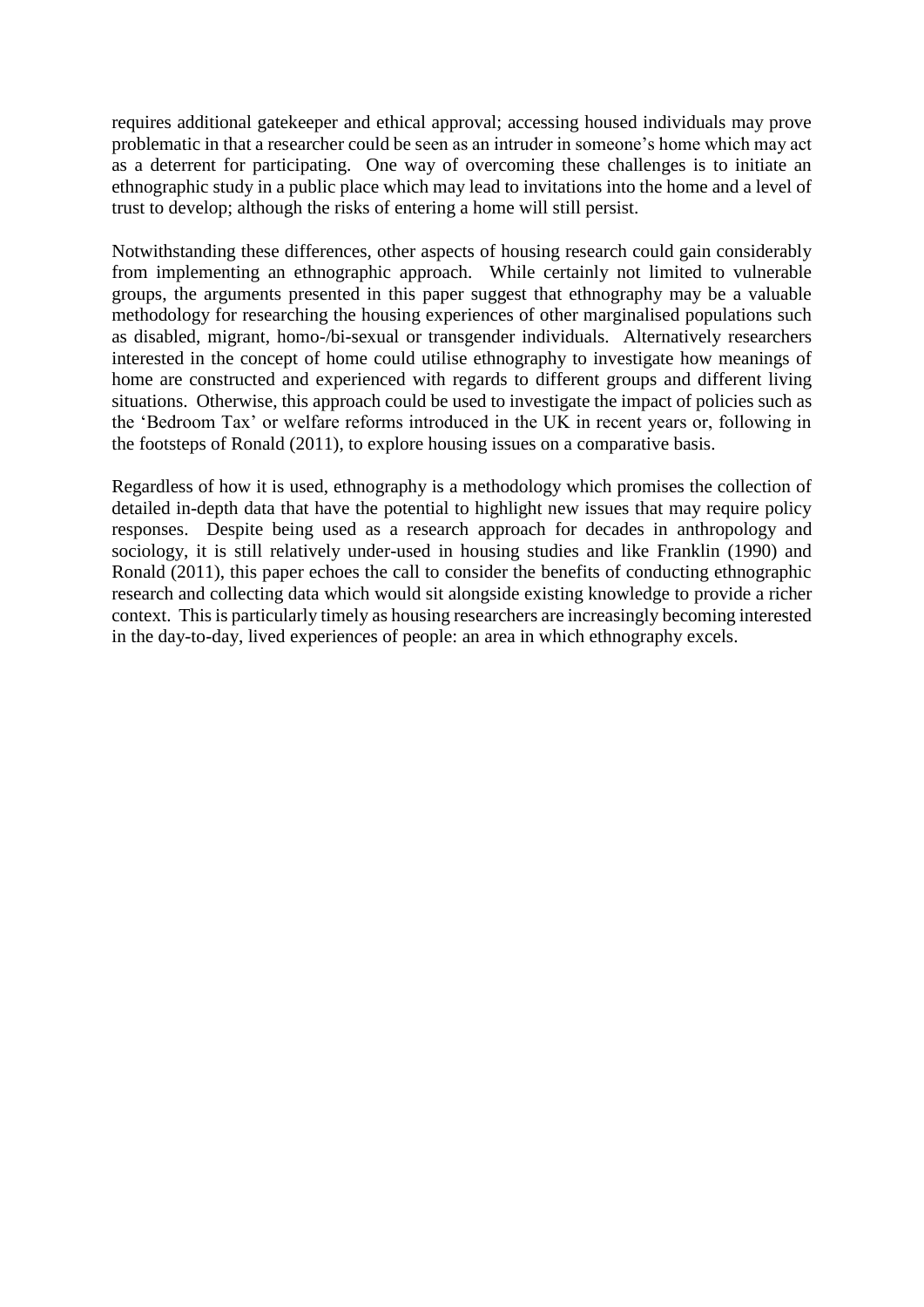## **References**

Apter, D.E., Gans, H.J., Horowitz, R., Jaynes, G.D., Kornblum, W., Short jr, J.F., …and Washington, R.E. (2009). The Chicago School and the Roots of Urban Ethnography: An Intergenerational Conversation with Gerald D. Jaynes, David E. Apter, Herbert J. Gans, William Kornblum, Ruth Horowitz, James F. Short, Jr, Gerald D. Suttles and Robert E. Washington. *Ethnography*, 10 (4), 375 – 396.

Barker, J.D. (2013). Negative Cultural Capital and Homeless Young People. *Journal of Youth Studies*, 16, 358 – 374.

Becker, H.S., Gans, H.J., Newman, K.S. and Vaughan, D. (2004). On the Value of Ethnography: Sociology and Public Policy: A Dialogue. *The ANNALS of the American Academy of Political and Social Science*, 595, 264 – 276.

Blumer, H. (1969). *Symbolic Interactionism: Perspective and Method*. Berkeley, CA: University of California Press.

Blunt, A. and Dowling, R., (2006) *Home*. Oxon: Routledge.

Bridgman, R. (2002). Housing Chronically Homeless Women: "Inside" a Safe Haven. *Housing Policy Debate*, 13 (1), 51 – 81.

Cloke, P., May, J. and Johnsen, S. (2010). *Swept Up Lives? Re-Envisioning the Homeless City*. West Sussex: Wiley-Blackwell.

Dodgson, J.S. and Topham, N. (1990). Valuing Residential Properties with the Hedonic Method: A Comparison with the Results of Professional Valuations. *Housing Studies*, 5 (3),  $209 - 213$ .

Dupuis, A. and Thorns, D.C., (1996) Meanings of Home for Older Home Owners. *Housing Studies*, 11 (4), 485 – 501.

Easthope, H., (2004) A Place Called Home. *Housing, Theory and Society*, 21 (3), 128 – 138.

Easthope, H., (2014) Making a Rental Property Home. *Housing Studies*, 29 (5), 579 – 596.

Ensign, J. (2003). Ethical Issues in Qualitative Health Research with Homeless Youths. *Journal of Advanced Nursing*, 43 (1), 43 – 50.

Fitzpatrick, S., Johnsen, S., and White, M. (2011). Multiple Exclusion Homelessness in the UK: Key Patterns and Intersections. *Social Policy and Society*, 10 (4), 501 – 512.

Franklin, A. (1990). Ethnography and Housing Studies. *Housing Studies*, 5 (2), 92 – 111.

Furbey, R. and Goodchild, B. (1986). Method and Methodology in Housing User Research. *Housing Studies*, 1 (3), 166 – 181.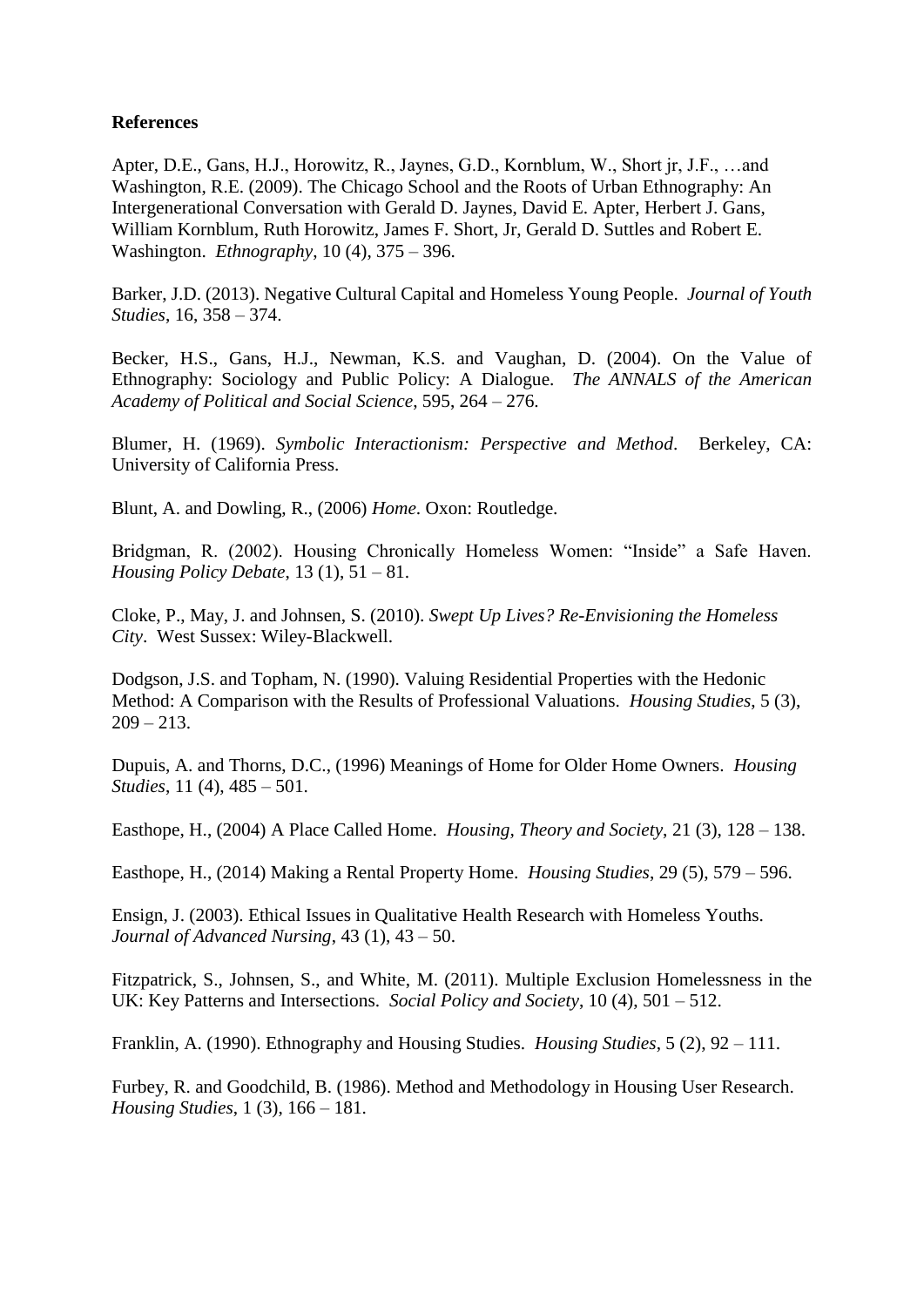Gachet, A. (2010). A Service Provider's Perspective on Research on Homelessness. In. E. O'Sullivan, V. Busch-Geertsema, D. Quilgars and N. Pleace (eds.), *Homelessness Research in Europe* (211 – 219). Brussels: FEANTSA.

Galster, G. and Hedman, L. (2013). Measuring Neighbourhood Effects Non-Experimentally: How Much Do Alternative Methods Matter?. *Housing Studies*, 28 (3), 473 – 498.

Gibson, K.E. (2011). *Street Kids: Homeless Youth, Outreach and Policing New York's Streets*. New York, NY: New York University Press.

Goodchild, B., O'Flaherty, F. and Ambrose, A. (2014). Inside the Eco-Home: Using Video to Understand the Implications of Innovative Housing. *Housing, Theory and Society*, 31(3), 334 – 352.

Goffman, E. (1959). *The Presentation of Self in Everyday Life*. London: Penguin Books.

Gurney, C.M., (1997) "…Half of Me was Satisfied": Making Sense of Home Through Episodic Ethnographies. *Women's Studies International Forum*, 20 (3), 373 – 386.

Hall, T. (2003). *Better Times than This: Youth Homelessness in Britain*. London: Pluto Press.

Hammersley, M. and Atkinson, P. (2007). *Ethnography: Principles in Practice*, 3rd ed. London: Routledge.

Harris, M. (1990). Emics and Etics Revisited. In. T.N. Headland, K.L. Pike and M. Harris (eds.), *Emics and Etics: The Insider/Outsider Debate*. California, CA: Sage Publications.

Herbert, S. (2000) For Ethnography. *Progress in Human Geography*, 24(4), 550 – 568.

Ilan, J. (2013). Street Social Capital in the Liquid City. *Ethnography*, 14(1), 3 – 24.

Jacobs, K. (2001). Historical Perspectives and Methodologies: Their Relevance for Housing Studies?. *Housing, Theory and Society*, 18 (3-4), 127 – 135.

James, J. (1977). Ethnography and Social Problems. In. R.S. Weppner (ed.), *Street Ethnography: Selected Studies of Crime and Drug Use in Natural Settings* (179 – 200). London: Sage Publication.

Kramer, B., Kronbichler, D. and Van Welie, T. (2011). A Practice Based Methodology for Comparing Social Objectives in Housing Associations. *Housing Studies*, 26 (5), 779 – 792.

Lambert, V., Glacken, M., and McCarron, M. (2011). Employing an Ethnographic Approach: Key Characteristics. *Nurse Researcher*, 19 (1), 17 – 23.

LeCompte, M.D., and Goetz, J.P. (1982). Problems of Reliability and Validity in Ethnographic Research. *Review of Educational Research*, 52 (1), 31 – 60.

Lincoln, Y.S., and Guba, E.G. (1985). *Naturalistic Inquiry*. London: Sage Publications.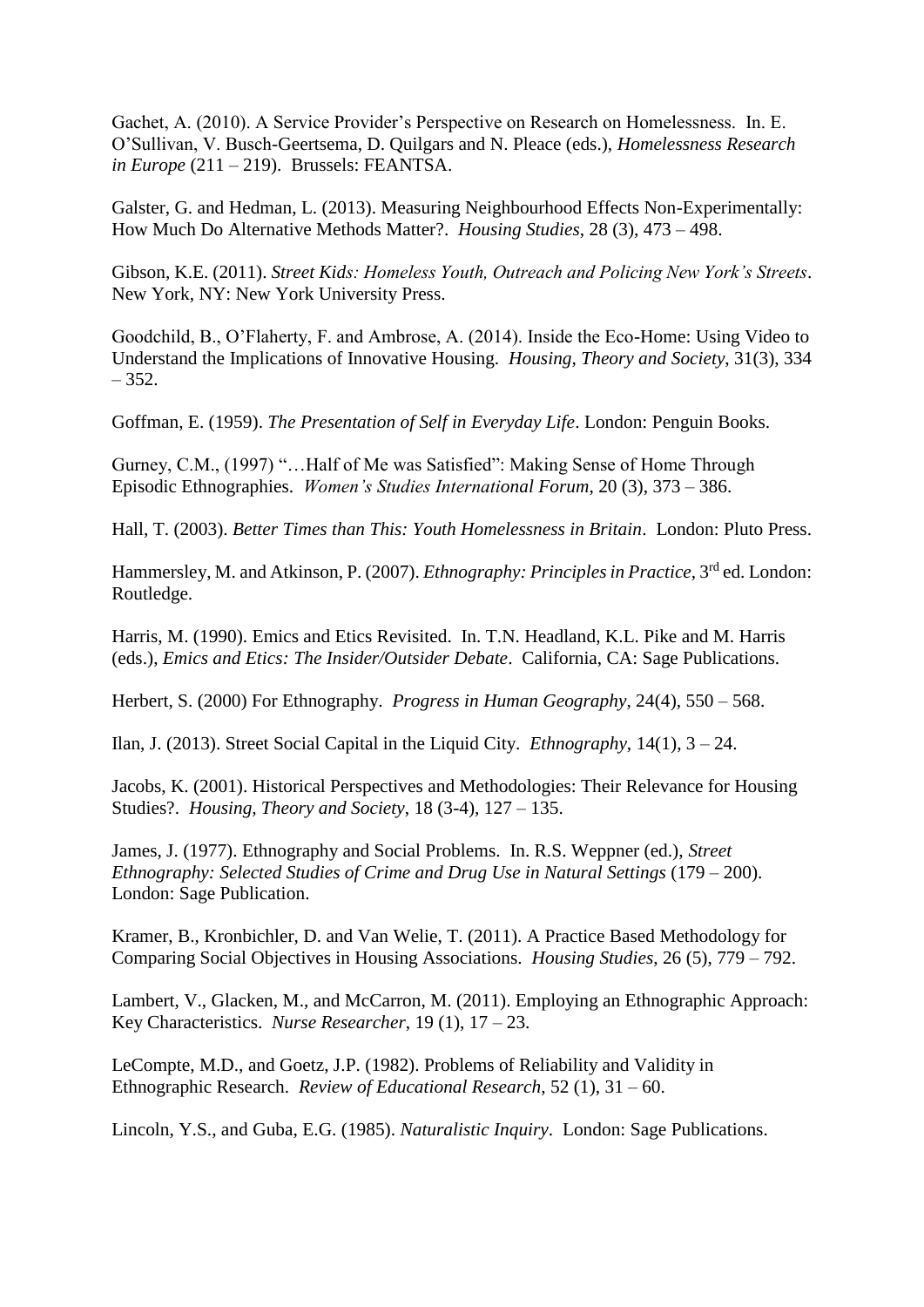Lumsden, K. (2009). 'Don't Ask a Woman to Do another Woman's Job': Gendered Interactions and the Emotional Ethnographer. *Sociology*, 43 (3), 497 – 513.

Mallett, S., (2004) Understanding Home: A Critical Review of the Literature. *Sociological Review*, 52 (1), 62 – 89.

Mauthner, N.S. and Doucet, A. (2003). Reflexive Accounts and Accounts of Reflexivity in Qualitative Data Analysis. *Sociology*, 37 (3), 413 – 431.

McKee, K. and Hoolachan, J., (2015) *Housing Generation Rent: What are the Challenges for Housing Policy in Scotland?* Centre for Housing Research: St Andrews.

Mead, G.H. (1934). *Mind, Self and Society: From the Standpoint of a Social Behaviorist*. Chicago, IL: University of Chicago Press.

Mullins, D. (2006). Exploring Change in the Housing Association Sector in England Using the Delphi Method. *Housing Studies*, 21 (2), 227 – 251.

Murphy, E. and Dingwall, R. (2001). The Ethics of Ethnography. In P. Atkinson, A. Coffey, S. Delamont, J., Lofland and L. Lofland (eds.), *Handbook of Ethnography* (339 – 351). London: Sage Publications.

Parsell, C. (2011). Homeless Identities: Enacted and Ascribed. *The British Journal of Sociology*, 62 (3), 442 – 461.

Parsell, C., (2012) Home is Where the House Is: The Meaning of Home for People Sleeping Rough. *Housing Studies*, 27 (2), 159 – 173.

Perry, S.L. (2013). Urban Hybrid Space and the Homeless. *Ethnography*, 14 (4), 431 – 451.

Prus, R. (1996). *Symbolic Interactionism and Ethnographic Research*. Albany, NY: State University of New York Press.

Punch, S. (2012). Hidden Struggles of Fieldwork: Exploring the Role and Use of Field Diaries. *Emotion, Space and Society*, 5, 86 – 93.

Ritchie, J. and Spencer, L. (2002). Qualitative Data Analysis for Applied Policy Research. In. A.M. Huberman and M.B. Miles (eds.), *The Qualitative Researcher's Companion* (305 – 330). California, CA: Sage Publications.

Rock, P. (2001). Symbolic Interactionism and Ethnography. In. P. Atkinson, A. Coffey, S. Delamont, J. Lofland and L. Lofland (eds.), *Handbook of Ethnography* (26 – 38). London: Sage Publications.

Ronald, R. (2011). Ethnography and Comparative Housing Research. *International Journal of Housing Policy*, 11 (4), 415 – 437.

Skeggs, B. (2001). Feminist Ethnography. In. P. Atkinson, A. Coffey, S. Delamont, J. Lofland and L. Lofland (eds.), *Handbook of Ethnography* (426 – 442). London: Sage Publications.